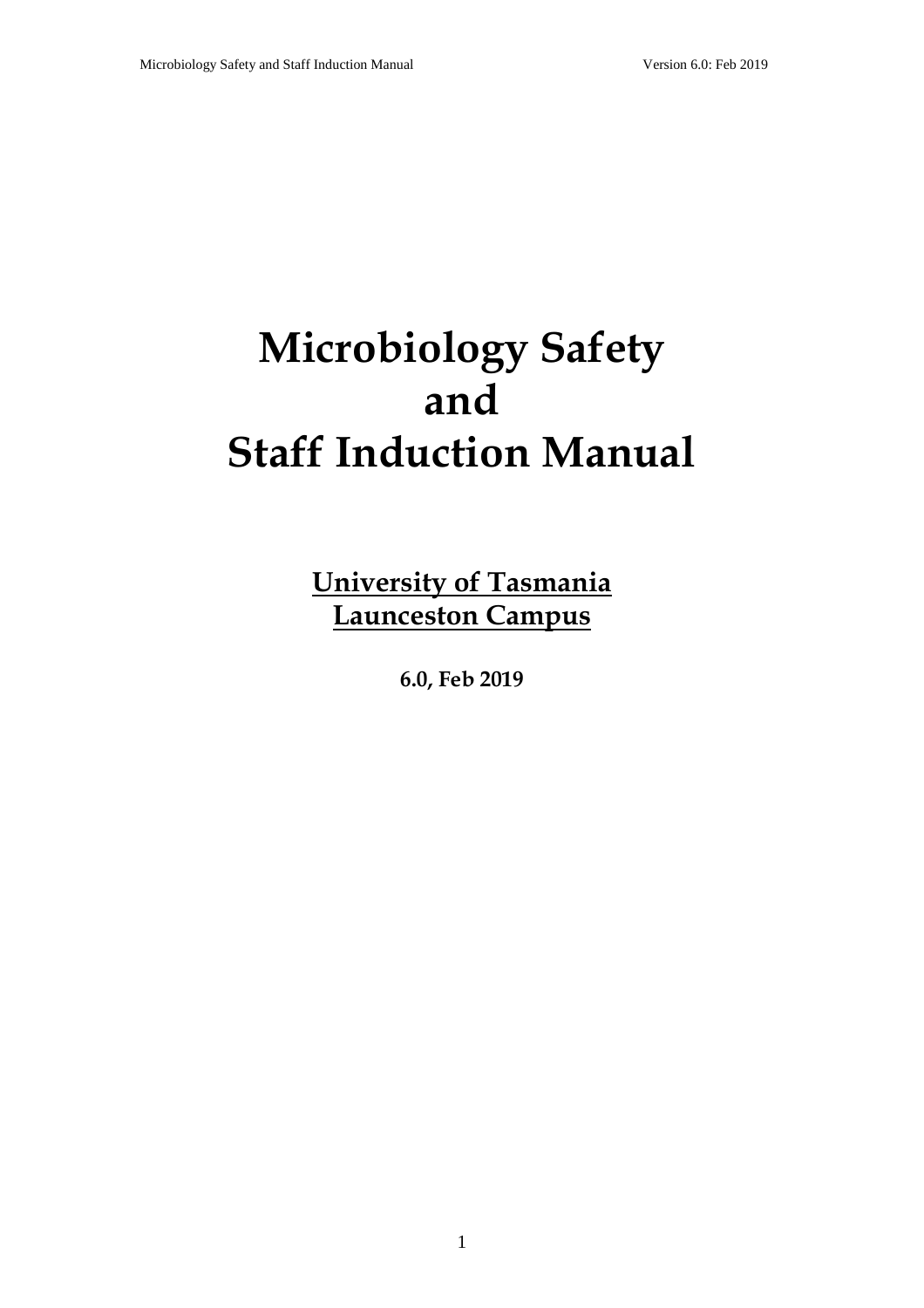## **CONTENTS**

| 7. PERSONAL PROTECTIVE EQUIPMENT & PROCEDURES 32 |  |
|--------------------------------------------------|--|
|                                                  |  |
|                                                  |  |
|                                                  |  |
|                                                  |  |
|                                                  |  |
|                                                  |  |
|                                                  |  |
|                                                  |  |
|                                                  |  |
|                                                  |  |
|                                                  |  |
|                                                  |  |
|                                                  |  |
|                                                  |  |
|                                                  |  |
|                                                  |  |
|                                                  |  |
|                                                  |  |
|                                                  |  |
|                                                  |  |
|                                                  |  |
|                                                  |  |
|                                                  |  |
|                                                  |  |
|                                                  |  |
|                                                  |  |
|                                                  |  |
|                                                  |  |
|                                                  |  |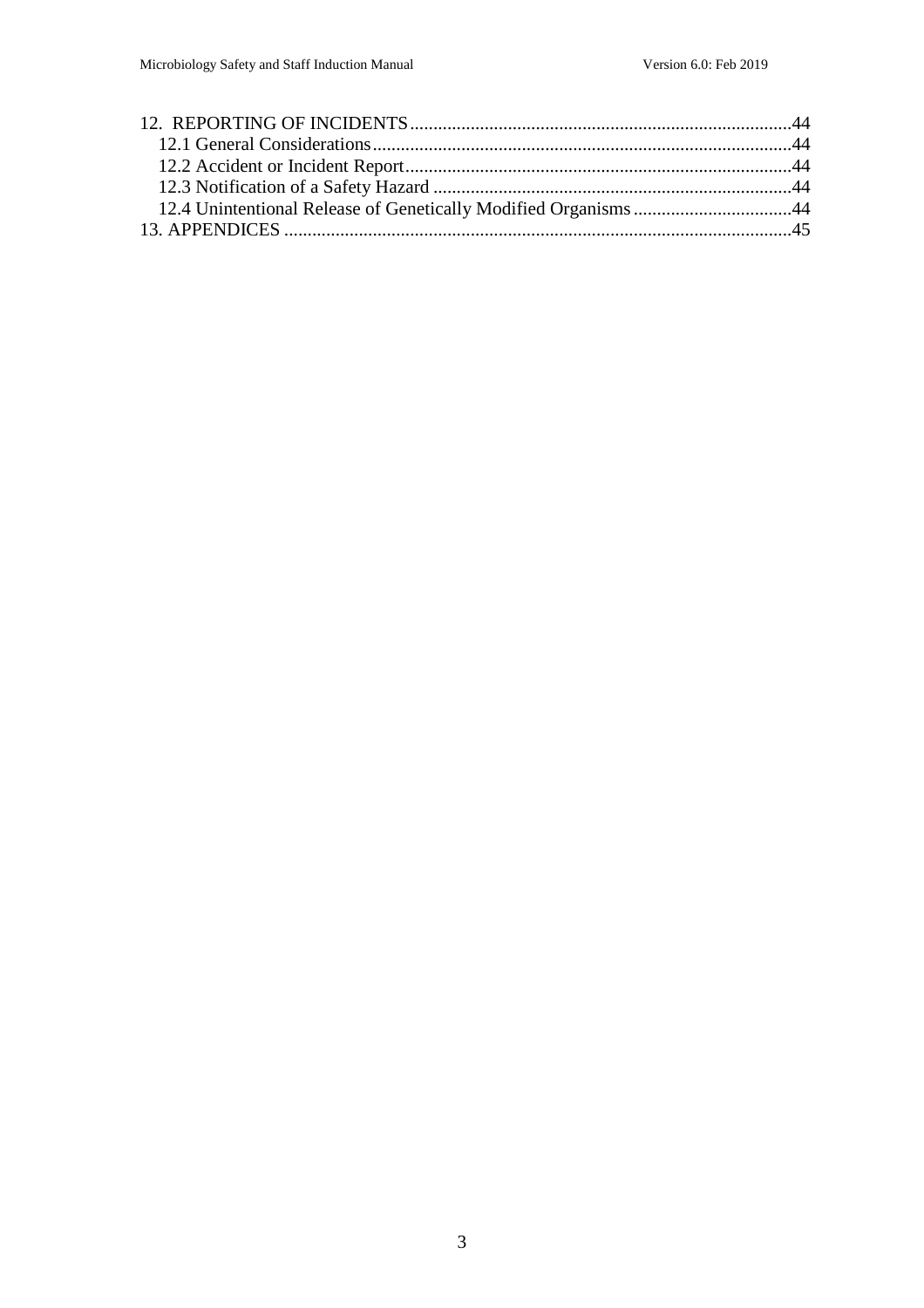## **1. ABOUT THIS MANUAL**

- The rules set out in this document apply to the conduct of staff and students working in the Microbiology Laboratories at the Launceston campus of The University of Tasmania. For the purposes of this document, "Microbiology Laboratories" relates to those rooms within the complex and consists of the: anteroom (M102), Aquaculture micro lab (M108), HS micro lab (M111), preparation room 1 (M110), preparation room 2 (M109), cold store (M110b), hot store (M110a), store room (M109a) and special project room (M106).
- This manual is designed to assist staff and students in achieving safe work practices and maintaining a safe working environment, however, no finite set of rules will fit all circumstances and the exercise of common sense is essential. If situations occur where doubt exists about safety issues, then the **Microbiology Safety Officer** or other senior staff should be consulted.
- It will be an important document for the induction of new staff and is essential reading for practical demonstrators who bear the added responsibility for the safety of students under their control. Post-graduate students that are given increased privileges and responsibilities in the microbiology laboratories are also expected to be familiar with the content and implications of the manual.
- Staff members working in this laboratory must be familiar with the reference safety document published by the Australian Standards Association - **"Safety in laboratories, Part 3: Microbiology"** (AS 2243.3:1995). Copies of this document are available from either of the Microbiology Safety Officers.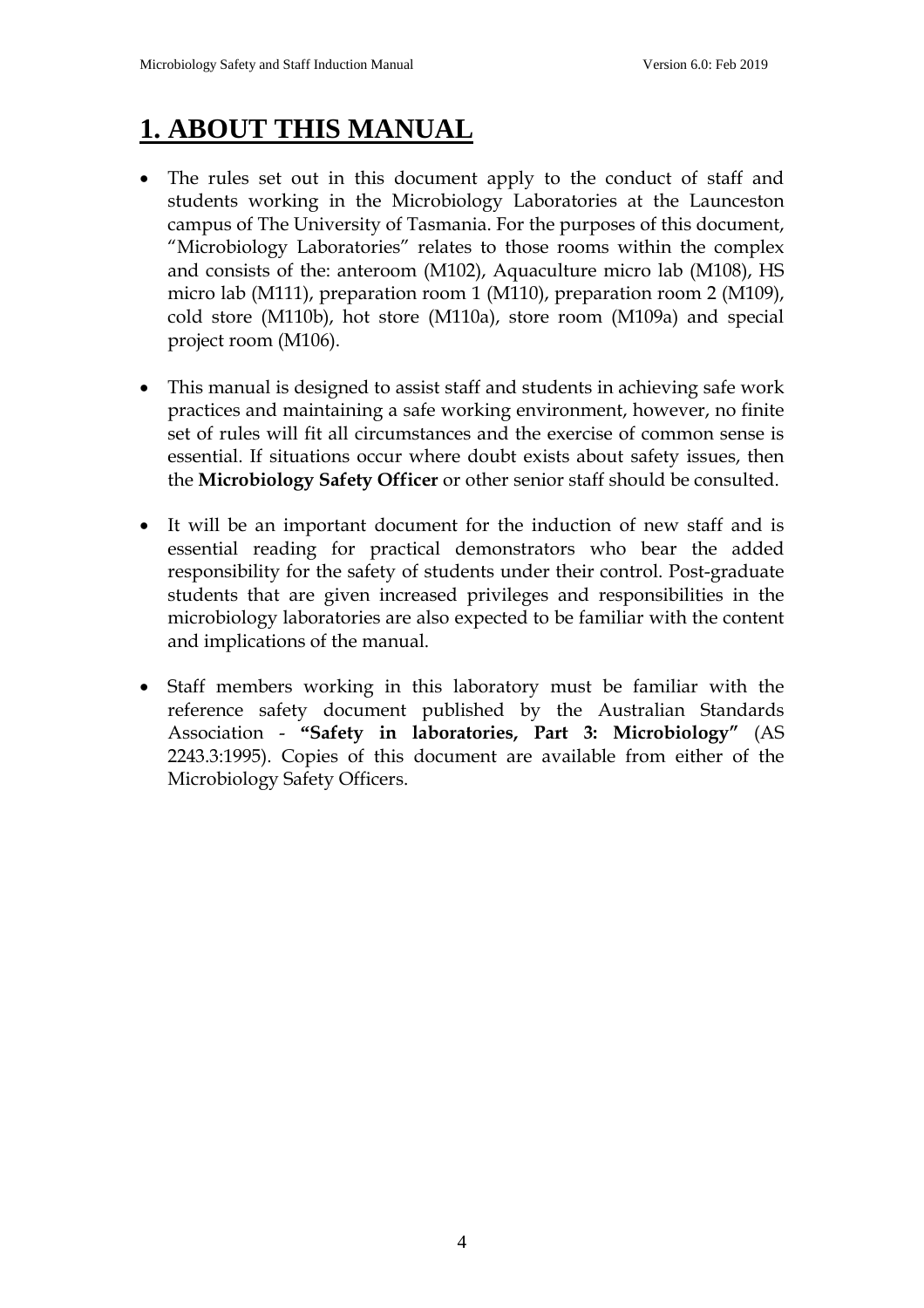## **2. MICROBIOLOGY SAFETY OFFICER**

- The Safety Officers responsible for the Microbiology Laboratories are Dr Stephen Tristram (Health Sciences, Ext 5469, Room C213) and Mr Mike Williams (Aquaculture, Ext 3894, Room S332).
- In the absence of either Safety Officers, a microbiology staff member (general or academic) should be consulted.
- Not withstanding the roles of the Microbiology Safety Officers in offering and providing guidance on microbiological safety issues, the Employee Safety Representative for the School of Health Sciences will need to be involved for purposes of officially reporting and dealing with specific incidents or identified safety hazards. See section 10: Reporting of Incidents.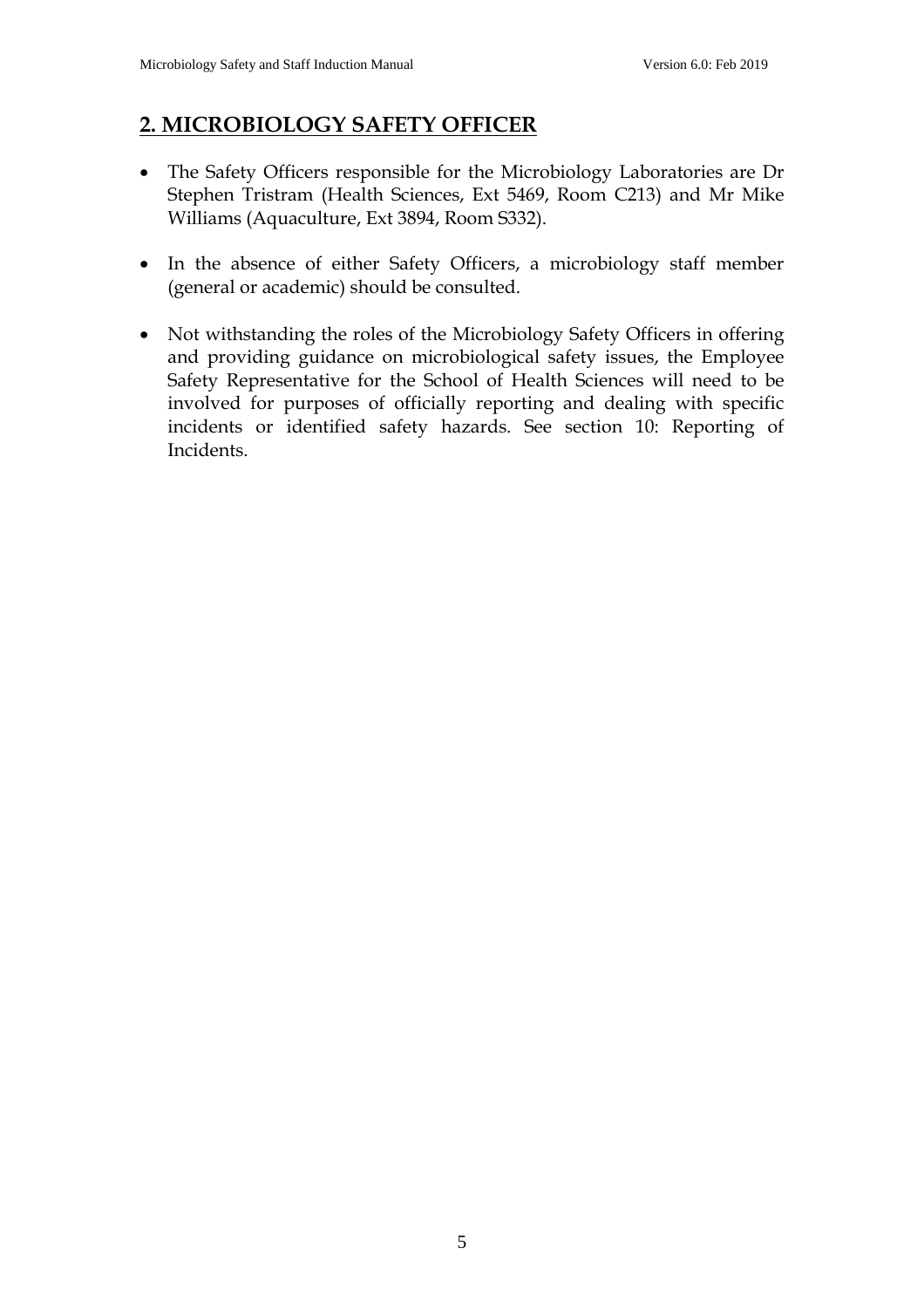## **3. ACCESS**

- Access to the laboratory is restricted to individuals with an understanding of the safety practices employed in the laboratory.
- All staff and students who work unsupervised in the laboratory must complete and induction program and sign a declaration stating that they understand their obligations. See induction.
- The laboratory doors are to be kept closed at all times, and furthermore the outer door must be locked unless a staff member is on the premises.
- Undergraduate students are not permitted to work without a staff member being present in the laboratory complex, and may only work without direct supervision when authorised by a Microbiology Safety Officer. Such authorisation must be in writing (see appendix 1) and sighted by the staff member designated to be present in the laboratory complex while the work is in progress.
- Postgraduate students may work without direct supervision, but must be fully conversant with this manual, and have completed the induction program (see induction).
- Students are not to bring visitors into the laboratories without the permission of a staff member.

#### **3.1 Out of Hours Access**

• For OUT OF HOURS access, that is any time other than 0800 to 1800 Monday to Friday, staff or students, are requested to log in and out of the laboratory by phoning security.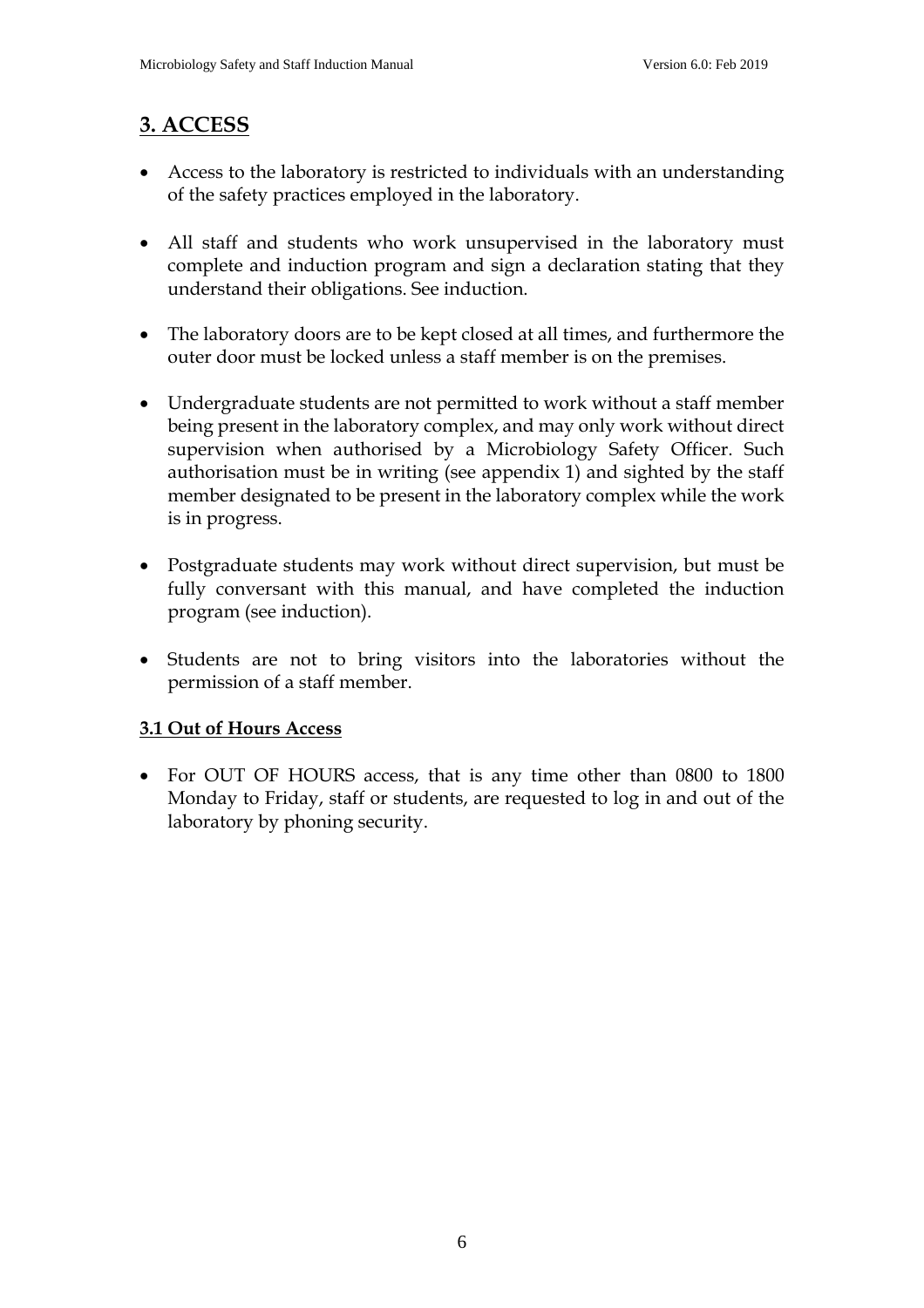## **4. INDUCTION**

All staff and post graduate students that have the need to work unsupervised in the Microbiology laboratories, need to complete the induction program as detailed below. This induction process should be undertaken under the guidance of one of the Microbiology Safety Officers.

- 1) Read the Microbiology Safety and Staff Induction Manual.
- 2) Have a tour of the facility with the person guiding the induction.
- 3) Depending on the intended activities of the person being inducted, specific instruction on the use of the autoclave, biological safety cabinet and liquid nitrogen storage system may be necessary.
- 4) Complete and sign the Induction Form (see appendix)

The completed and signed induction forms are to be kept in the Microbiology Laboratory.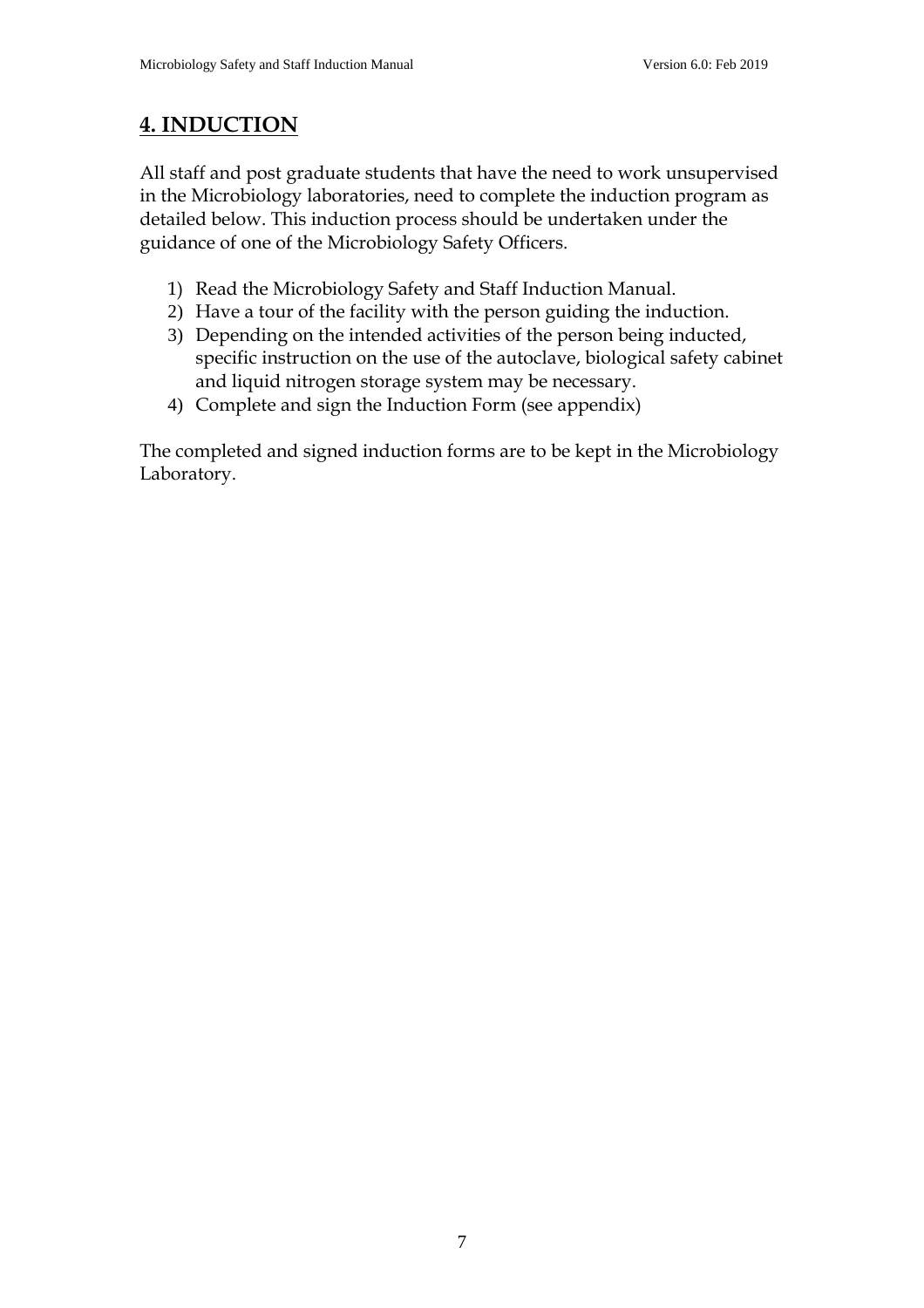## **5. LABORATORY RULES**

This set of "rules" is an abbreviated set to which all students must be introduced before commencing any work in the laboratory. Ideally, these rules should be included in all "Practical Manuals" and reinforced formally at the beginning of each unit of study. Likewise, Section 5 (Personal Protective Equipment and Procedures) should also be included in those manuals.

#### **5.1 General Conduct**

- Every individual that enters the laboratory has a duty of care to other users, and is expected to behave in a manner that does not compromise the safety of others.
- Regard all organisms and biological materials used in this laboratory as potentially infectious and pathogenic to humans.
- Coats, jackets and other outer apparel should be left outside the laboratory, together with bags and books not required for the laboratory session. Long hair should be tied back neatly, away from the shoulders and enclosed footwear should be worn - (thongs and open sandals are not allowed).
- Eating or drinking are not allowed anywhere within the laboratories.
- Avoid placing any object in your mouth (pencils, pens, fingers etc). Mouth pipetting is strictly forbidden in the microbiology laboratory.
- Cover any open cuts on hands and other exposed skin surfaces and/or wear gloves.
- Laboratory gowns are provided for your protection and **must** be worn inside the laboratory and are not to be worn outside the laboratory for any reason. At the end of the laboratory session please return the gown to the hook, neatly folded, inside out. If your gown becomes "soiled" during the practical, please advise the demonstrator.
- Familiarise yourself with the location and operation of the following emergency items for each laboratory;
	- First aid kit
	- Fire extinguisher/blanket
	- Gas isolation switch
	- Eyewash station
	- **Exits**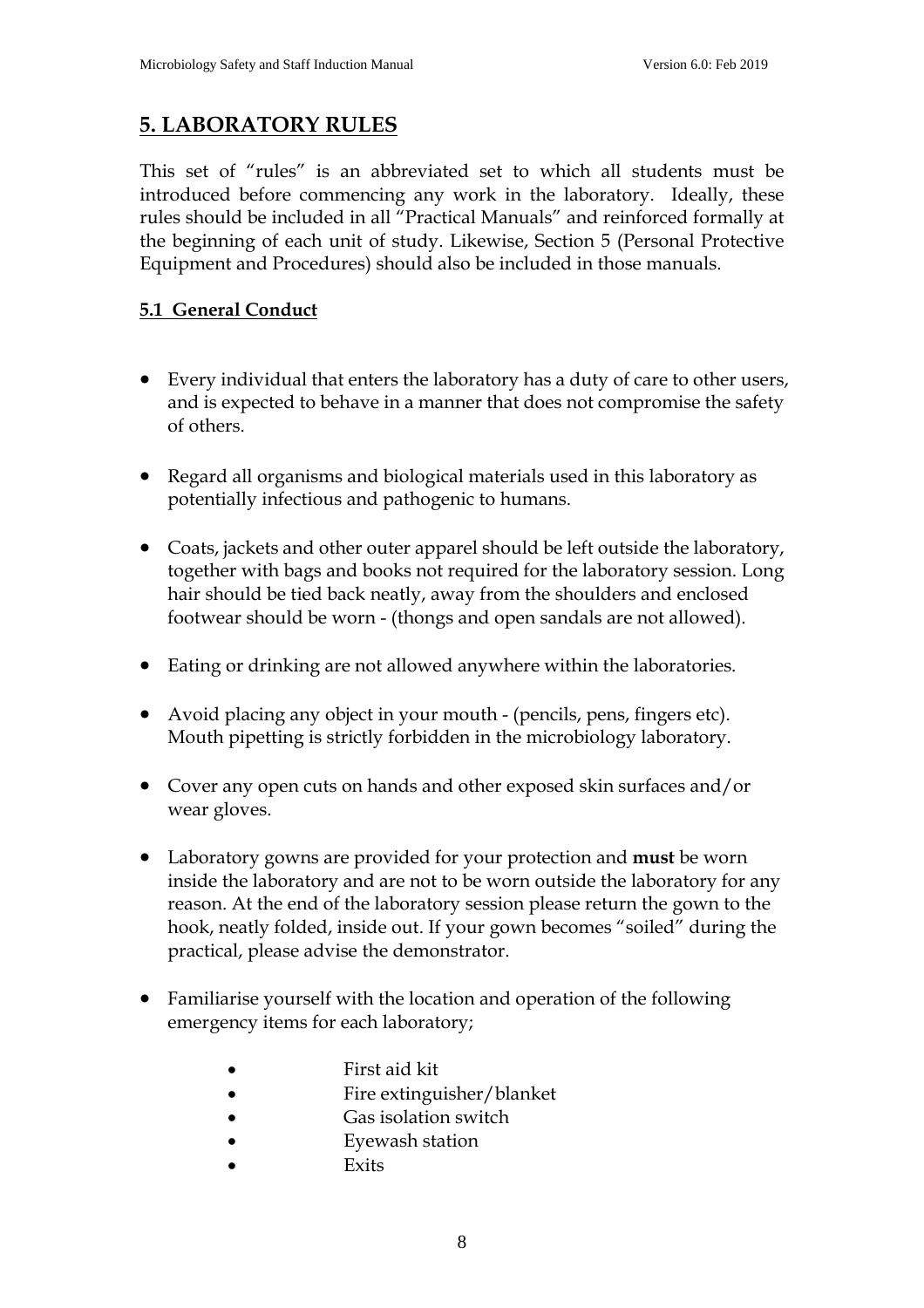- Carry out procedures so as to minimise the risks of spills, splashes and the production of aerosols. This applies particularly to the flaming of the bacteriological loop: the loop should be drawn gradually from the cooler to the hotter parts of the flame.
- If you have an accident of any kind **call the instructor immediately**.
- For minor spills, put on gloves, cover spill with paper towel and pour on disinfectant. Leave for 10 minutes and then mop up.
- The working area should be wiped with disinfectant at the **beginning and end** of the laboratory session. Always wash your hands before leaving the laboratory.
- No slides or cultures are to be taken from, or brought into the laboratory without permission of the Laboratory Safety Officer.

#### **5.2 Waste Disposal**

The waste disposal protocol in the Microbiology Laboratory is designed to separate the non-infectious from the infectious waste. The infectious waste needs to be disposed of in a manner that minimizes the risk to both staff and students and facilitates the recycling of reusable material.

Please follow the instructions carefully and if in doubt - ASK!

#### 5.2.1 Sharps

- There is a dedicated "yellow" sharps container at the back of each laboratory.
- Needles, scalpel blades and other sharp materials are to be disposed of in these containers.
- Always move the "sharps container" to your work place to dispose of such items. Do not under any circumstances wander around the laboratory carrying sharps.

#### 5.2.2 Biogram Buckets

• Containers of general purpose phenolic laboratory disinfectant (biogram) are located at each work station.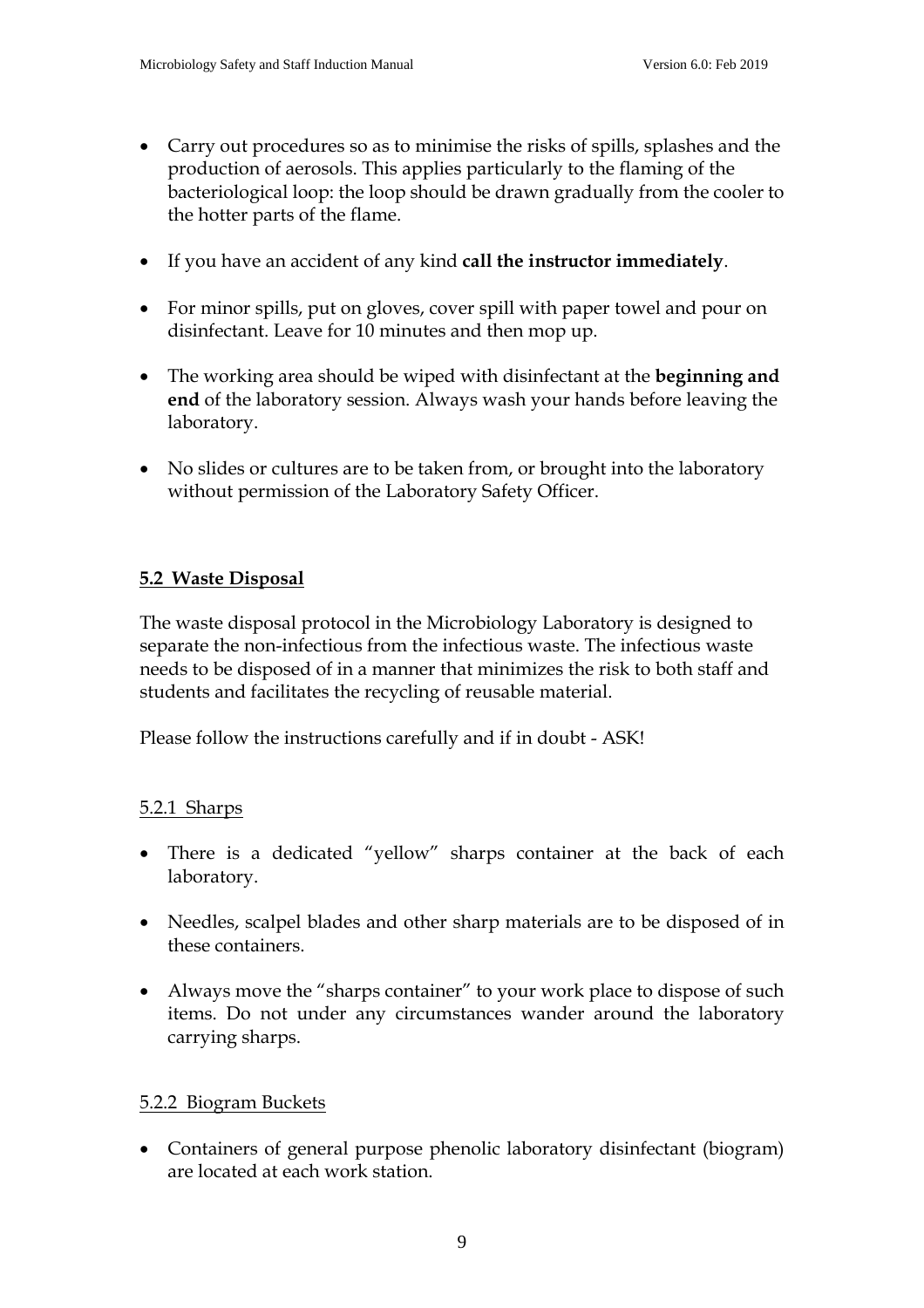- They are to be used for disposal of small items of contaminated waste, eg. used swabs, capillary tubes, wet slides, pipettes, inoculated reagent strips and glass culture tubes. When disposing of pipettes, ensure they are placed tip first into the biogram to prevent splashes and aerosol production.
- They are not to be used for Gram stains, non contaminated paper or matches.

#### 5.2.3 Biohazard Bin

- A biohazard bin is located in the centre of each laboratory.
- These bins are to be used for the disposal of contaminated waste, eg. used culture plates and contaminated paper towel.
- They are not to be used for sharps or any non contaminated paper wastes.
- Do NOT use these bins for paper towel discarded after handwashing, nor for blotting paper discarded after blotting slides.

#### 5.2.4 Billy Cans

- Two stainless steel tins are located at the front of each laboratory.
- Container 1: used for both contaminated and non contaminated recyclable glass or plastic tubes. Before placing items in the container please ensure that they are capped and that sticky labels are removed.
- Container 2: used for fixed and stained slides. This container is not to be used for disposal of "wet slides" – which should be disposed of into biogram buckets.

#### 5.2.5 Paper Bin

To be used for non contaminated paper waste only, eg. Paper towel from handwashing (but not bench wiping) and blotting paper from blotting Gram stains.

#### 5.2.6 Broken Glass

• When any glassware is broken, notify the instructor immediately for assistance with disposal.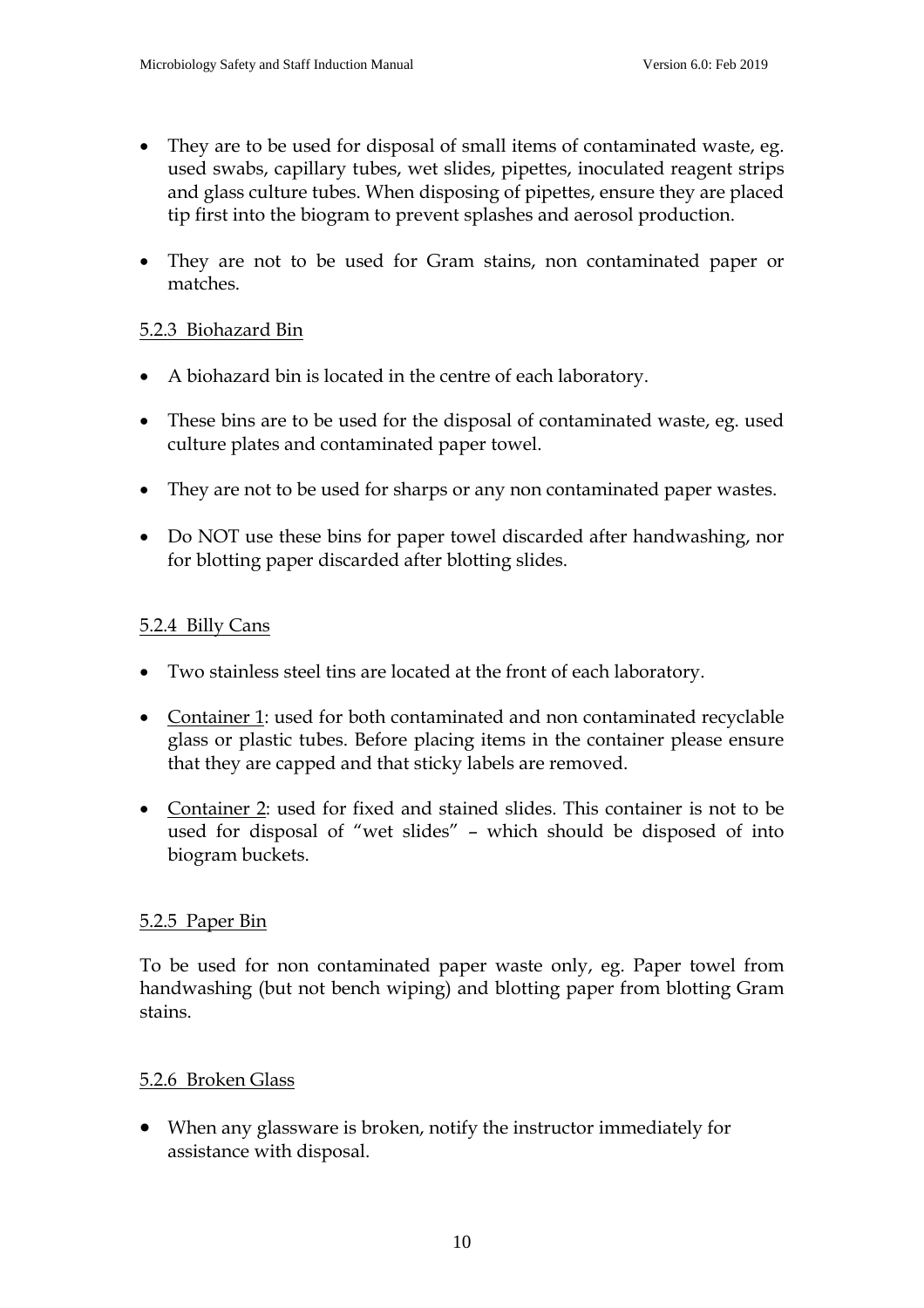- Non contaminated broken glass can be disposed of in the glass bin which is located in preparation room 2.
- Contaminated broken glassware should be placed into a stainless steel billy and autoclaved prior to disposal in the glass bin.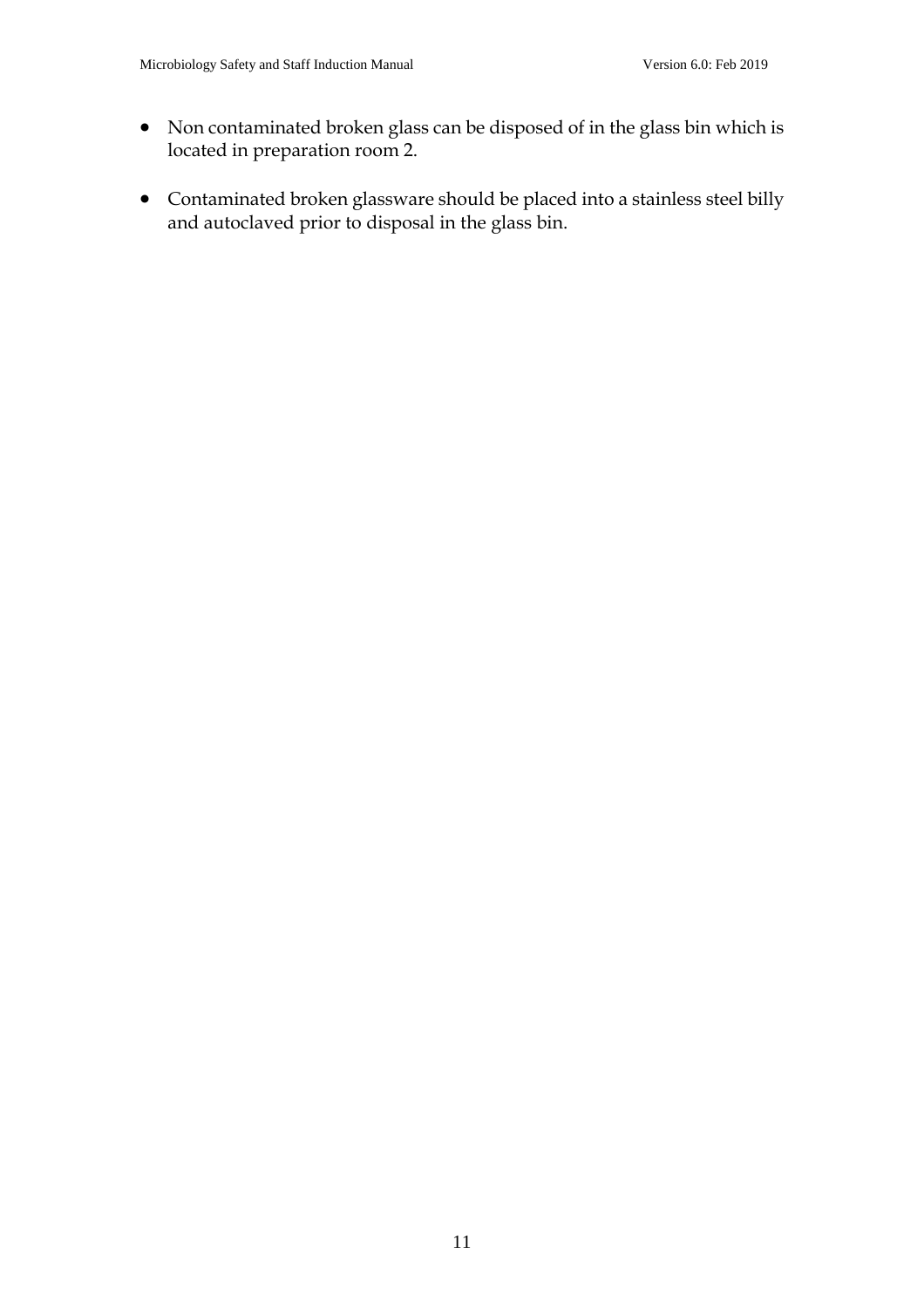## **6. PC2 Practices and GMO's**

The Microbiology laboratories are certified as PC2 (Physical containment level 2) under the auspices of the Office of the Gene Technology Regulator (OGTR) for the purposes of performing work with genetically modified organisms  $(GMO's)$ .

A condition of this certification is that:

## **ALL WORK performed in the laboratory should be performed according to the PC2 facility laboratory procedures (see below) irrespective of whether the organisms being used in a given instance are or are not GMO's.**

The following section of the manual is extracted from the OGTR publication, "Guidelines for Certification and Physical Containment Facilities PC2 Laboratory Version 3.1 – issued July 2007)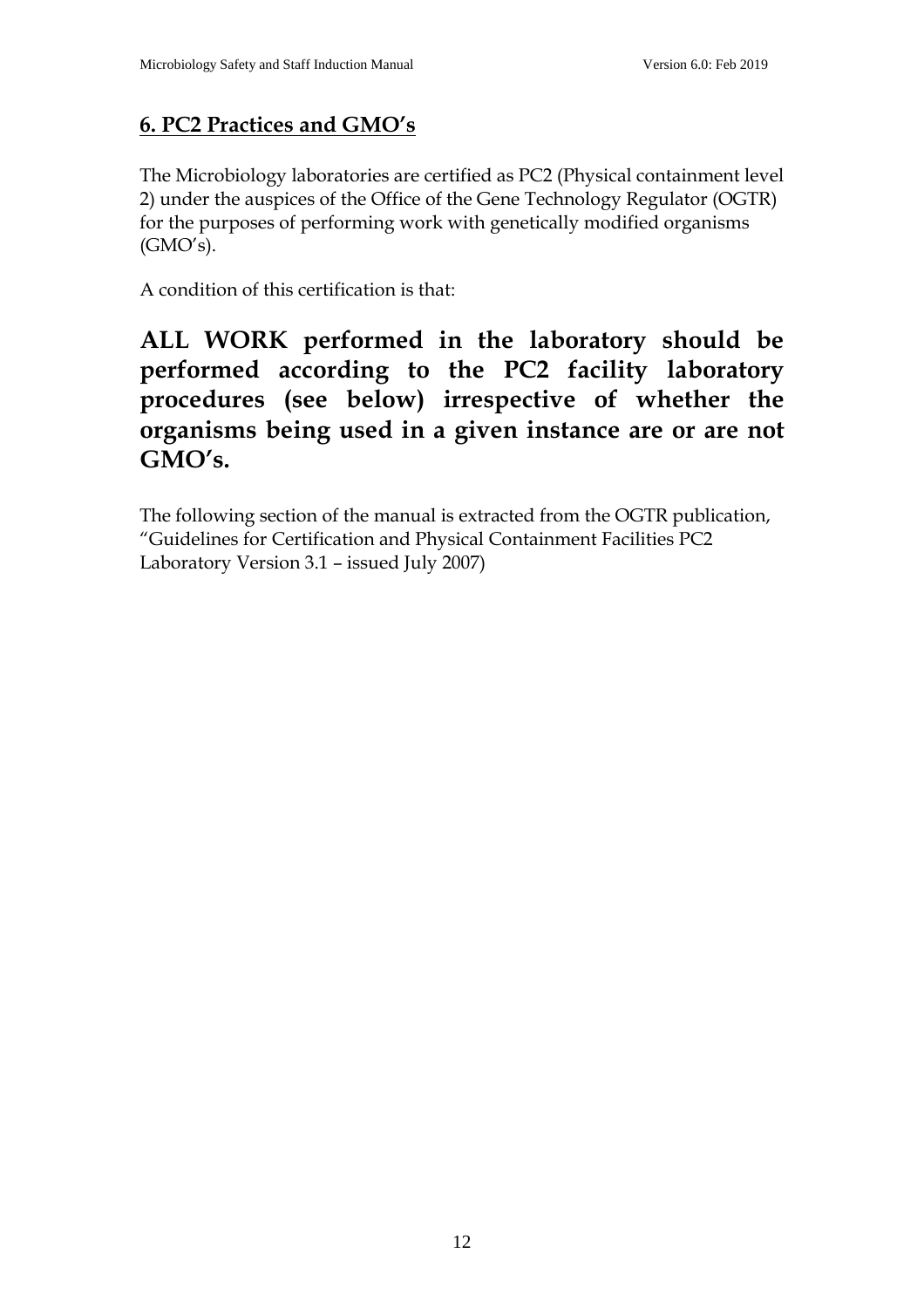## **Guidelines for Certification of a Physical Containment Level 2 Laboratory**

## **Version 3.2– Effective 1 March 2013**

The guidelines (Part A) contain the requirements for certification of a Physical Containment Level 2 (PC2) Laboratory issued pursuant to section 90 of the *Gene Technology Act 2000* (the Act).

Once a facility is certified, the certification instrument imposes conditions on the facility pursuant to section 86 of the Act. The conditions of certification (Part B), detail the usual conditions that will apply to a PC2 Laboratory. Individual certification conditions may differ from these in some respect but generally an applicant can expect that their conditions will closely follow those published here. Once issued, the conditions may be varied by the Gene Technology Regulator as necessary and appropriate.

When planning a new facility, proposing to apply for certification of an existing facility or varying an existing certification, an assessment of the risks of GMOs escaping in an emergency event should be undertaken. Emergency events include, but are not limited to flooding, coastal storm surges or land slippage. If the risk assessment determines that there is a greater than negligible risk from the emergency event, then the applicant should develop a risk management plan to assist them in minimising the risks of the emergency event.

The risk management plan may include, for example, removal or destruction of GMOs and decontamination of equipment and surfaces or other measures well before the event impacts the facility. Consideration should be given to the resources needed to implement the risk management plan, and their availability, during such events. A list of the Australian/New Zealand Standards that are referenced throughout this document is also attached.

A separate document - *Explanatory Information on Guidelines for Certification of Physical Containment Facilities* - contains details about the process of certification. This document can be downloaded from the OGTR website  $\langle www.ogtr.gov.au\rangle$ .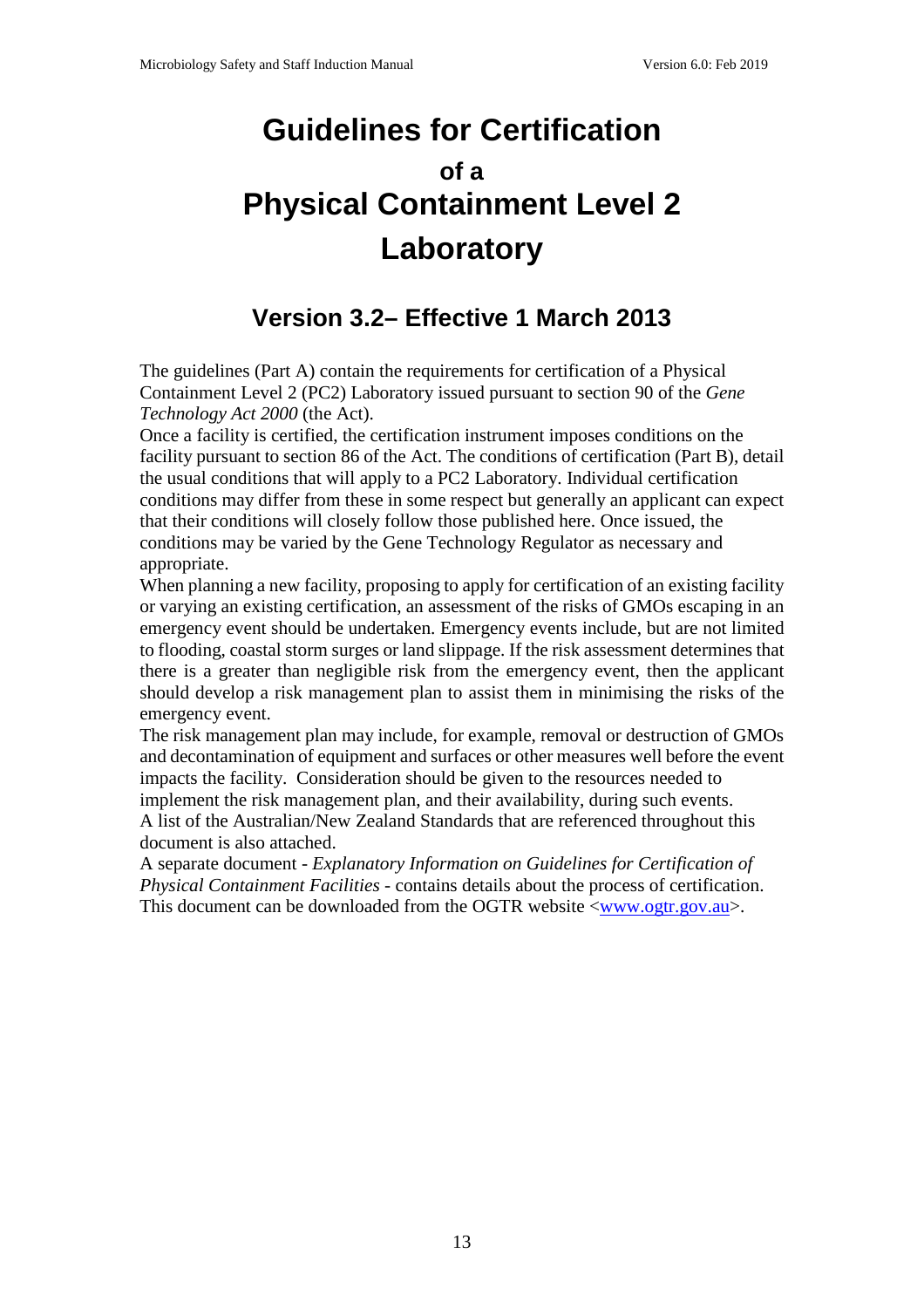## **Contents**

| Obligations of the certification holder in respect of users of the facility20 |  |
|-------------------------------------------------------------------------------|--|
|                                                                               |  |
|                                                                               |  |
|                                                                               |  |
|                                                                               |  |
|                                                                               |  |
|                                                                               |  |
|                                                                               |  |
|                                                                               |  |
|                                                                               |  |
|                                                                               |  |
|                                                                               |  |
|                                                                               |  |
| Attachment 1: Standards referenced in this document  20                       |  |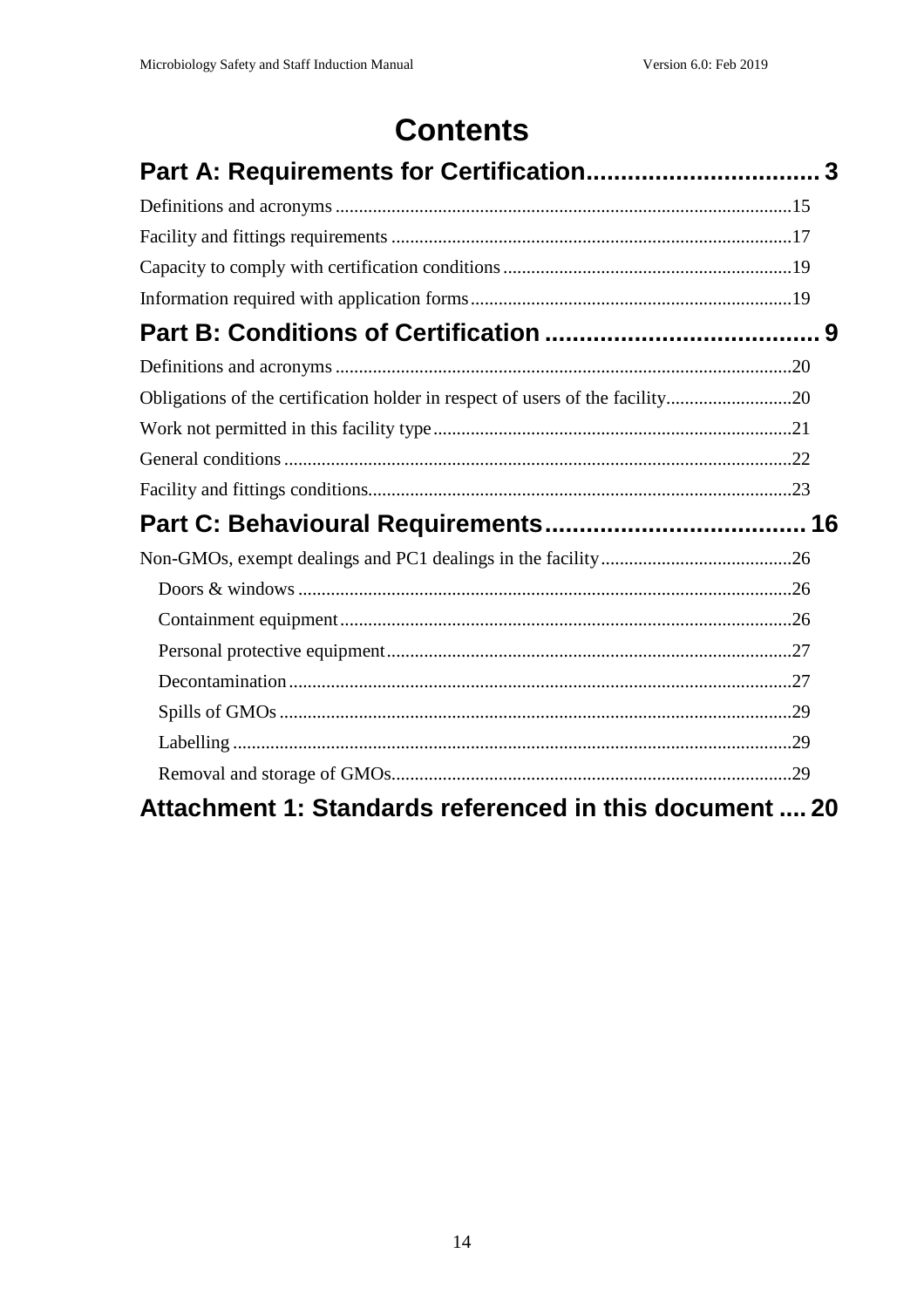## **Part A**

## **Requirements for Certification**

#### **Physical Containment Level 2 Laboratory Version 3.2 – Effective 1 March 2013**

#### CONTAINMENT REQUIREMENTS THAT MUST BE MET IN ORDER FOR A PHYSICAL CONTAINMENT LEVEL 2 (PC2) LABORATORY TO BE CERTIFIED BY THE GENE TECHNOLOGY REGULATOR (THE REGULATOR).

Section 90 of the *Gene Technology Act 2000*

These are the requirements for the certification of a PC2 Laboratory issued under section 90 of the *Gene Technology Act 2000* (the Act) and, as applicable, corresponding State legislation. These requirements apply to applications for certification of PC2 Laboratories received on or after the day on which these guidelines take effect.

To be granted certification, a facility must meet each of the requirements for certification of a PC2 Laboratory, unless the facility receives a written exemption from meeting a particular requirement from the Regulator or a delegate of the Regulator. Additional conditions may also be imposed on the facility by the Regulator or delegate of the Regulator.

#### **Definitions and acronyms**

Unless defined otherwise in this document, words and phrases used in this document have the same meaning as in the Act and the Gene Technology Regulations 2001 (the Regulations).

Words in the singular include the plural and words in the plural include the singular. Where any word or phrase is given a defined meaning, any other part of speech or other grammatical form in respect of that word has a corresponding meaning.

**aerosol** Suspension in air of finely dispersed solids and/or liquids. **autoclave** Pressure steam steriliser.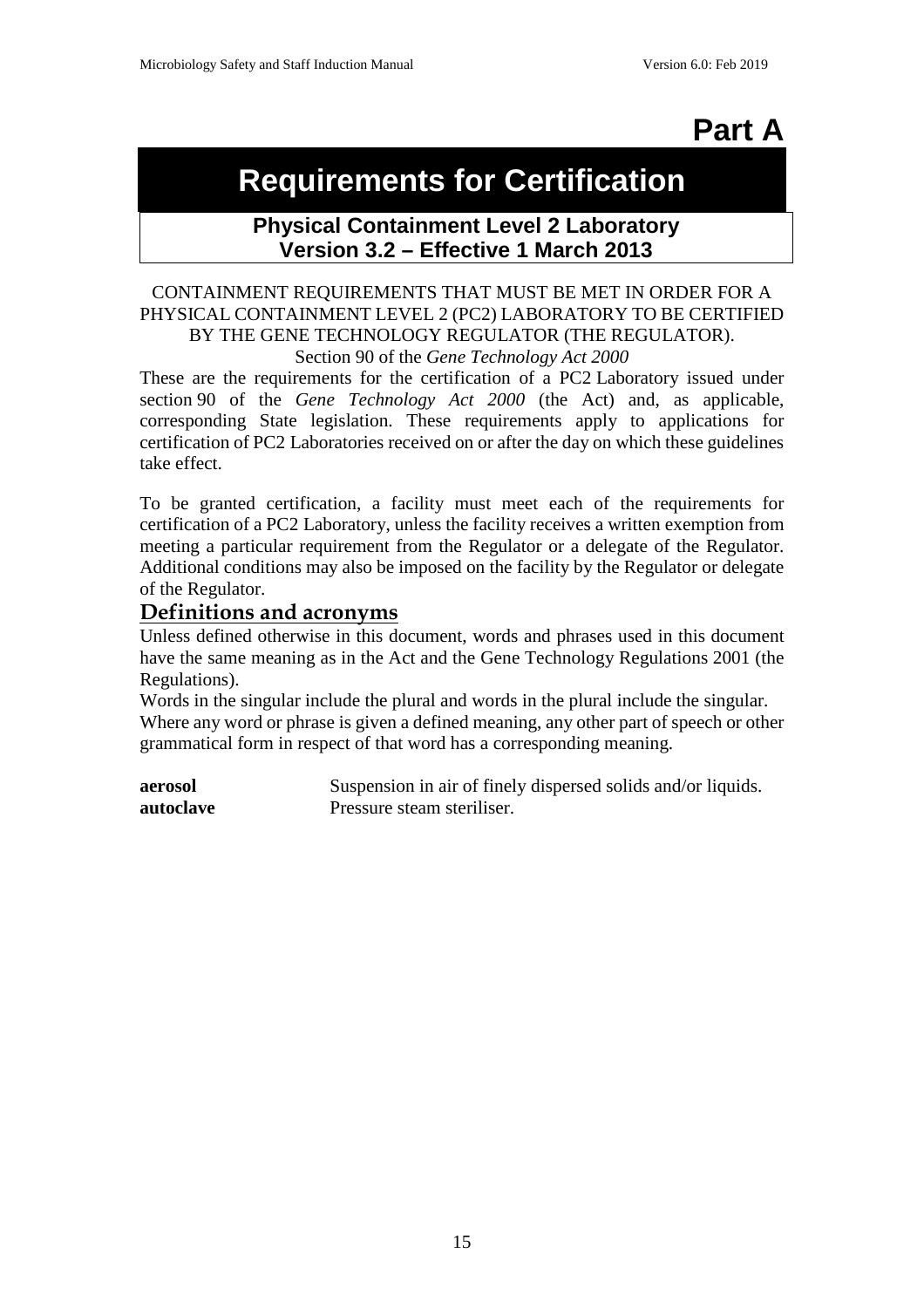| dealing or deal with | In relation to a GMO, means the following:                                                                                                                                                                                               |
|----------------------|------------------------------------------------------------------------------------------------------------------------------------------------------------------------------------------------------------------------------------------|
|                      | (a) conduct experiments with the GMO;                                                                                                                                                                                                    |
|                      | (b) make, develop, produce or manufacture the GMO;                                                                                                                                                                                       |
|                      | (c) breed the GMO;                                                                                                                                                                                                                       |
|                      | (d) propagate the GMO;                                                                                                                                                                                                                   |
|                      | (e) use the GMO in the course of manufacture of a thing that is not<br>the GMO;                                                                                                                                                          |
|                      | (f) grow, raise or culture the GMO;                                                                                                                                                                                                      |
|                      | $(g)$ import the GMO;                                                                                                                                                                                                                    |
|                      | (h) transport the GMO;                                                                                                                                                                                                                   |
|                      | $(i)$ dispose of the GMO;                                                                                                                                                                                                                |
|                      | and includes the possession, supply or use of the GMO for the<br>purposes of, or in the course of, a dealing mentioned in any of the<br>paragraphs (a) to (i).                                                                           |
| decontamination      | A physical or chemical process which removes, kills or renders<br>non-viable the GMOs used. In the case of micro-organisms this<br>may not necessarily result in sterility.                                                              |
| environment          | Includes:<br>(a) ecosystems and their constituent parts;<br>(b) natural and physical resources; and<br>(c) the qualities and characteristics of locations, places and areas.                                                             |
| facility             | The whole of the space that is to be certified by the Regulator to a<br>specific level of containment.                                                                                                                                   |
| GM                   | Genetically modified.                                                                                                                                                                                                                    |
| <b>GMO</b>           | Genetically modified organism.                                                                                                                                                                                                           |
| micro-organism       | An organism too small to be viewed by the unaided eye, including<br>bacteria, fungi, viruses and some multicellular organisms. For the<br>purposes of these guidelines, this definition includes replication<br>defective viral vectors. |
| <b>OGTR</b>          | Office of the Gene Technology Regulator.                                                                                                                                                                                                 |
| PC <sub>2</sub>      | Physical Containment Level 2.                                                                                                                                                                                                            |
| personal protective  | Any devices or equipment, including clothing, designed to be                                                                                                                                                                             |
| equipment            | worn or held by a person on its own, or part of a system, to protect<br>against exposure to GMOs.                                                                                                                                        |
| pest                 | An unwanted organism that could cause cross-contamination<br>within the facility or compromise containment of the GMO.                                                                                                                   |
| primary container    | The container directly surrounding the GMO.                                                                                                                                                                                              |
| risk group 2         | An organism that satisfies the criteria in AS/NZS 2243.3 for                                                                                                                                                                             |
| organism             | classification as Risk Group 2                                                                                                                                                                                                           |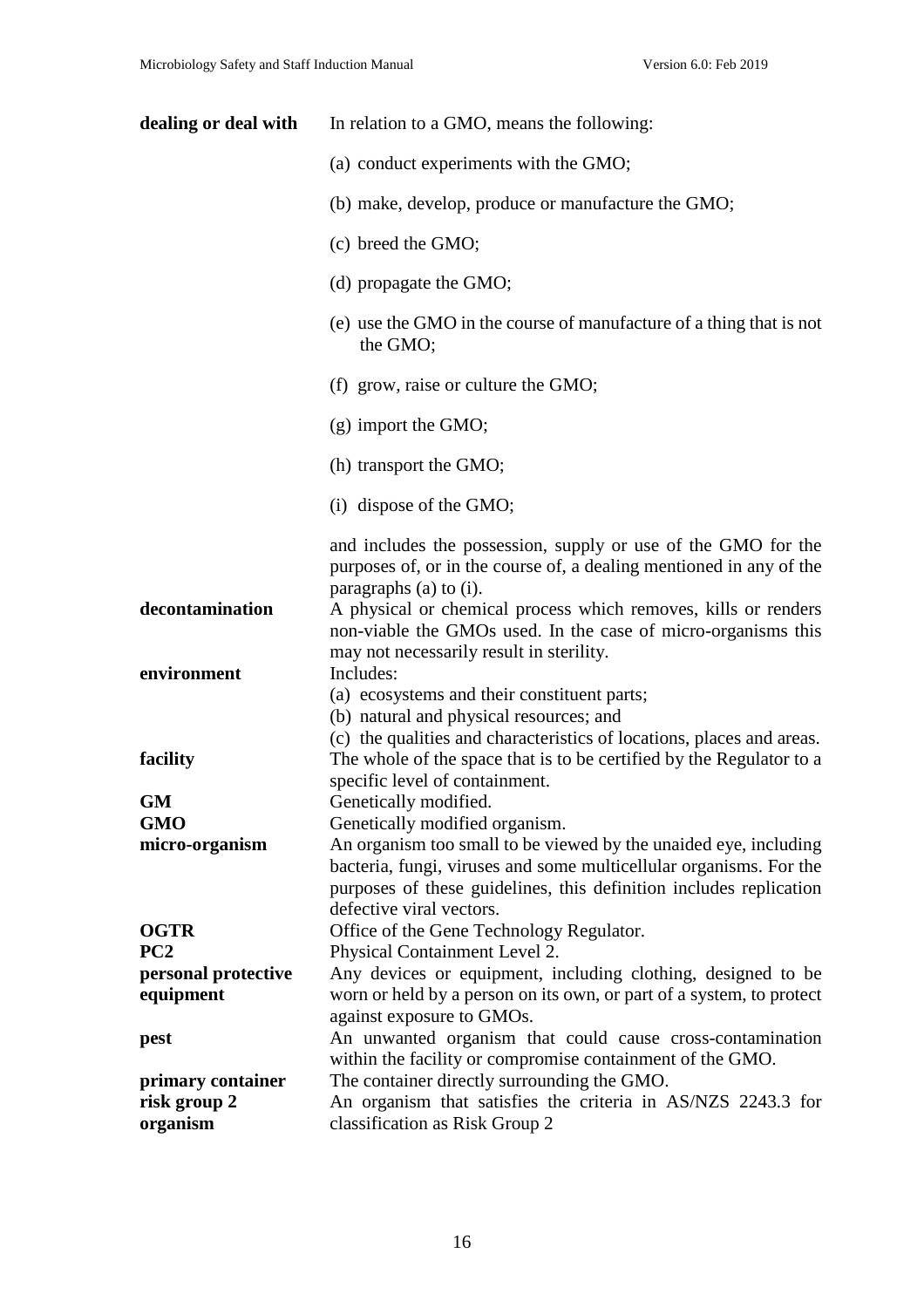| sealed              | Able to contain all GMOs or the reproductive material of GM                                                                                                                                                             |
|---------------------|-------------------------------------------------------------------------------------------------------------------------------------------------------------------------------------------------------------------------|
|                     | plants or GM aquatic organisms (including pollen or gametes)                                                                                                                                                            |
|                     | being transported or stored, and able to remain closed during all                                                                                                                                                       |
|                     | reasonably expected conditions of transport and storage.                                                                                                                                                                |
| secondary container | The container immediately surrounding the primary container.                                                                                                                                                            |
| the Regulator       | The Gene Technology Regulator.                                                                                                                                                                                          |
| viable              | Micro-organisms, cells and cell cultures:                                                                                                                                                                               |
|                     | • able to survive or multiply even though resuscitation<br>procedures may be required, e.g. when sub-lethally damaged<br>by being frozen, dried, heated, or affected by chemicals,<br>including decontamination agents. |
|                     | Other organisms, whole or part:                                                                                                                                                                                         |
|                     | able to live and grow independently of its parent or source<br>organism, or able to reproduce or contribute genetic material                                                                                            |

## to reproduction (e.g. sperm, ova, pollen, seeds, vegetative propagules).

#### **Facility and fittings requirements**

1. The facility to be certified must be a fully enclosable space bounded by walls, doors, windows, floors and ceilings. The facility doors and windows must be lockable or otherwise able to be secured.

> NOTE: The walls, doors, windows, floors and ceilings form the physical containment barrier of the facility where dealings with GMOs will be conducted. This barrier protects all spaces outside the facility, including internal spaces of buildings in which a certified facility is located, and the environment.

- 2. The following surfaces in the facility must be smooth, impermeable to water, easily cleanable, and resistant to damage by the cleaning agents and/or decontamination agents that will be used in the facility:
	- (a) walls, floors, doors, windows and benches;
	- (b) furniture, including seating; and
	- (c) any other surfaces, where contamination is likely to occur or where decontamination is required.
- 3. Open spaces between and under benches, cabinets and equipment in the facility must be accessible for decontamination.

NOTE: The requirement for access to open spaces is to allow for easier decontamination of spills and prevent any persistence of GMOs on the floor.

4. The facility must contain either a dedicated wash-basin fitted with taps of the hands-free operation type or some other means of decontaminating hands.

> NOTE: Decontamination of hands is considered an important means of preventing unintentional release of GMOs and protecting the health of facility personnel. If wash basins are to be used, the provision of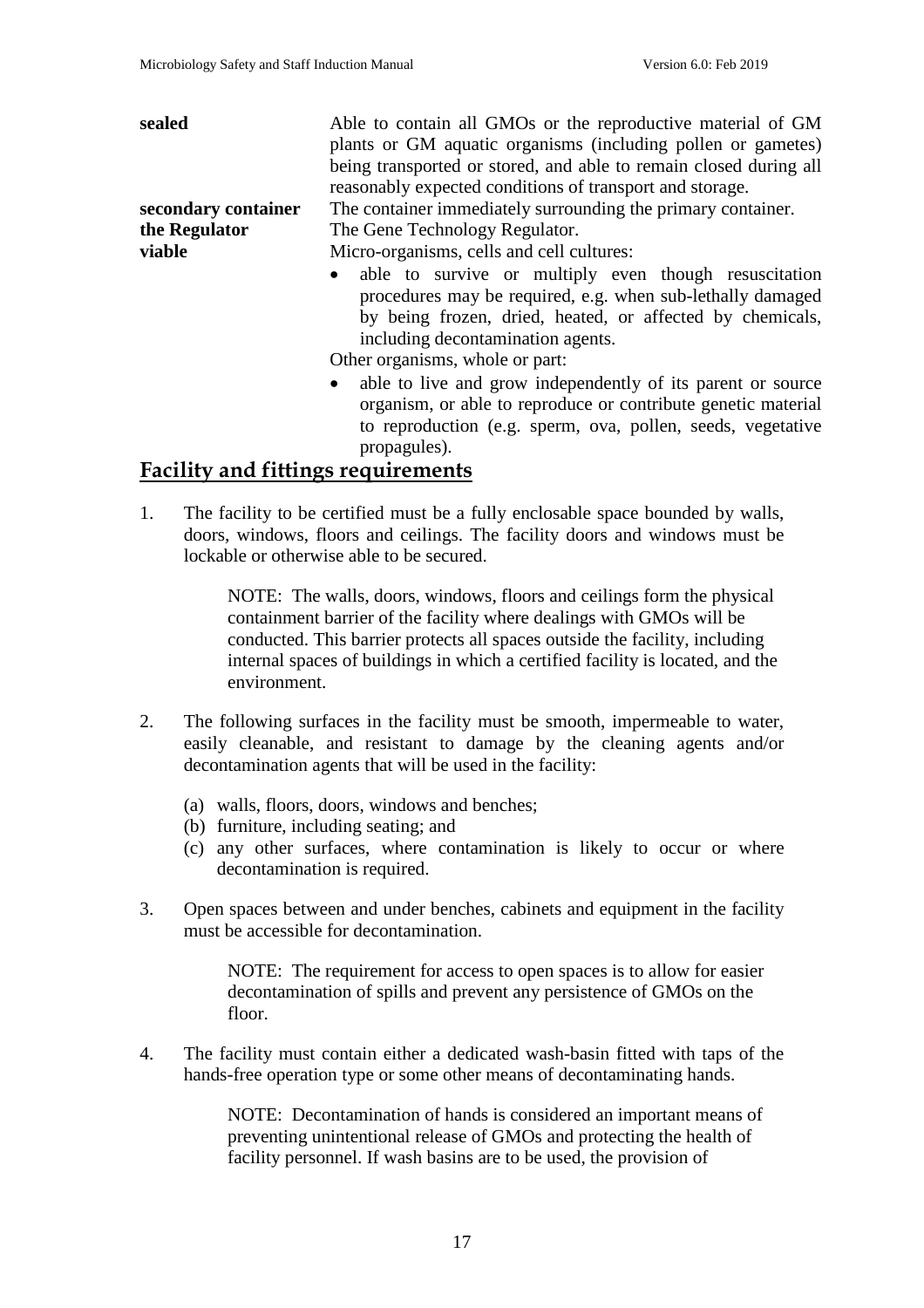hand-operated taps is not acceptable, as they can be a source of contamination.

Alternatives to wash-basins, such as dispensers filled with decontaminant solutions, are considered suitable.

5. Eyewash equipment (either plumbed eyewash equipment or single-use packs of sterile eye irrigation fluids) must be provided within the facility.

> NOTE: The Regulator does not require the placement of more than one piece of eyewash equipment in the facility. Consideration should be given to the provision of appropriate forms of eye protection.

6. If any proposed dealings in the facility with GM micro-organisms will produce aerosols containing Risk Group 2 GM micro-organisms, then the facility must contain a biological safety cabinet or other equipment specifically approved in writing by the Regulator that is designed to contain aerosols.

Where a Class I or Class II biological safety cabinet is installed, it must be installed in accordance with the requirements of AS 2252.4.

- 7. Where the facility complies with AS/NZS 2243.3 in relation to backflow prevention requirements for water supplied to the facility, no backflow prevention assessment is required.
- 8. Where the facility does not comply with AS/NZS 2243.3 in relation to backflow prevention requirements for water supplied to the facility, an assessment must be undertaken to determine whether backflow prevention on the water supplied to the facility is necessary.

NOTE: Consideration should be given in the assessment to the potential hazards of the GMOs that are proposed to be dealt with in the facility; the presence of cross-connections, devices or systems that may cause contamination of a water supply connected directly or indirectly to any part of a water service; and the likelihood of a backflow event.

If it is determined that backflow prevention is necessary then backflow prevention measures, appropriate for the risks posed by the GMOs proposed to be dealt with in the facility, must be implemented.

Documentation which demonstrates the backflow prevention assessment, and any backflow prevention measures implemented, must be kept and made available to the Regulator if requested.

NOTE: AS/NZS 3500.1 specifies the requirements and methods for the prevention of contamination of potable water within the water service and the water main, and provides for the selection and installation of backflow prevention devices.

9. Designated storage or hanging provisions for personal protective equipment must be available in the facility.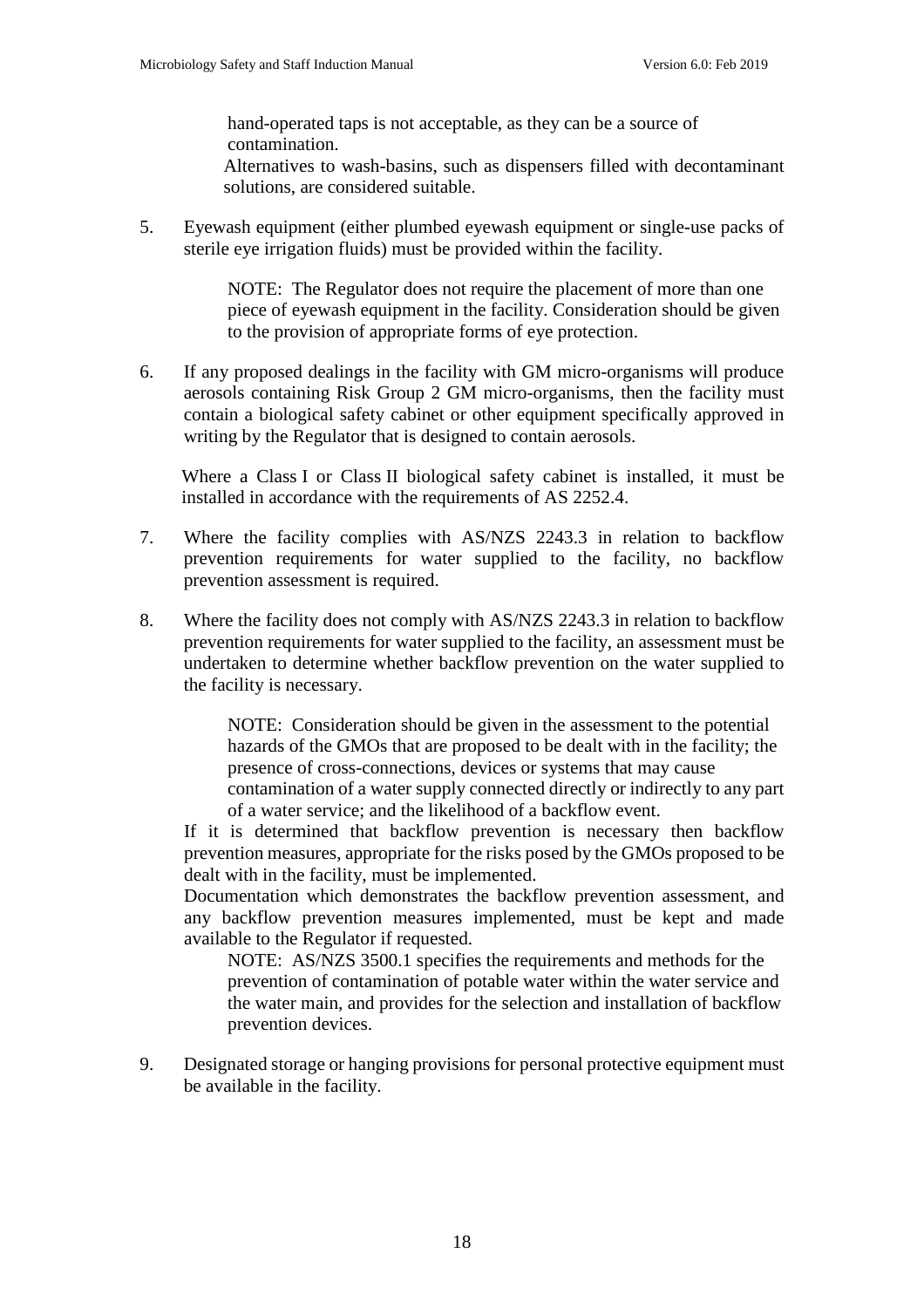#### **Capacity to comply with certification conditions**

10. The applicant must be able to demonstrate a capacity to comply with the conditions of certification that will generally be applied to a certified PC2 Laboratory. These conditions are found in Part B of this document.

#### **Information required with application forms**

11. In addition to identifying the rooms to be certified, the floor plans for the facility submitted with the application must clearly identify rooms or spaces that are lifts, toilets, bathrooms, kitchens, lunch rooms and offices with carpets.

> NOTE: The Regulator would not usually certify the above rooms as part of the certified facility.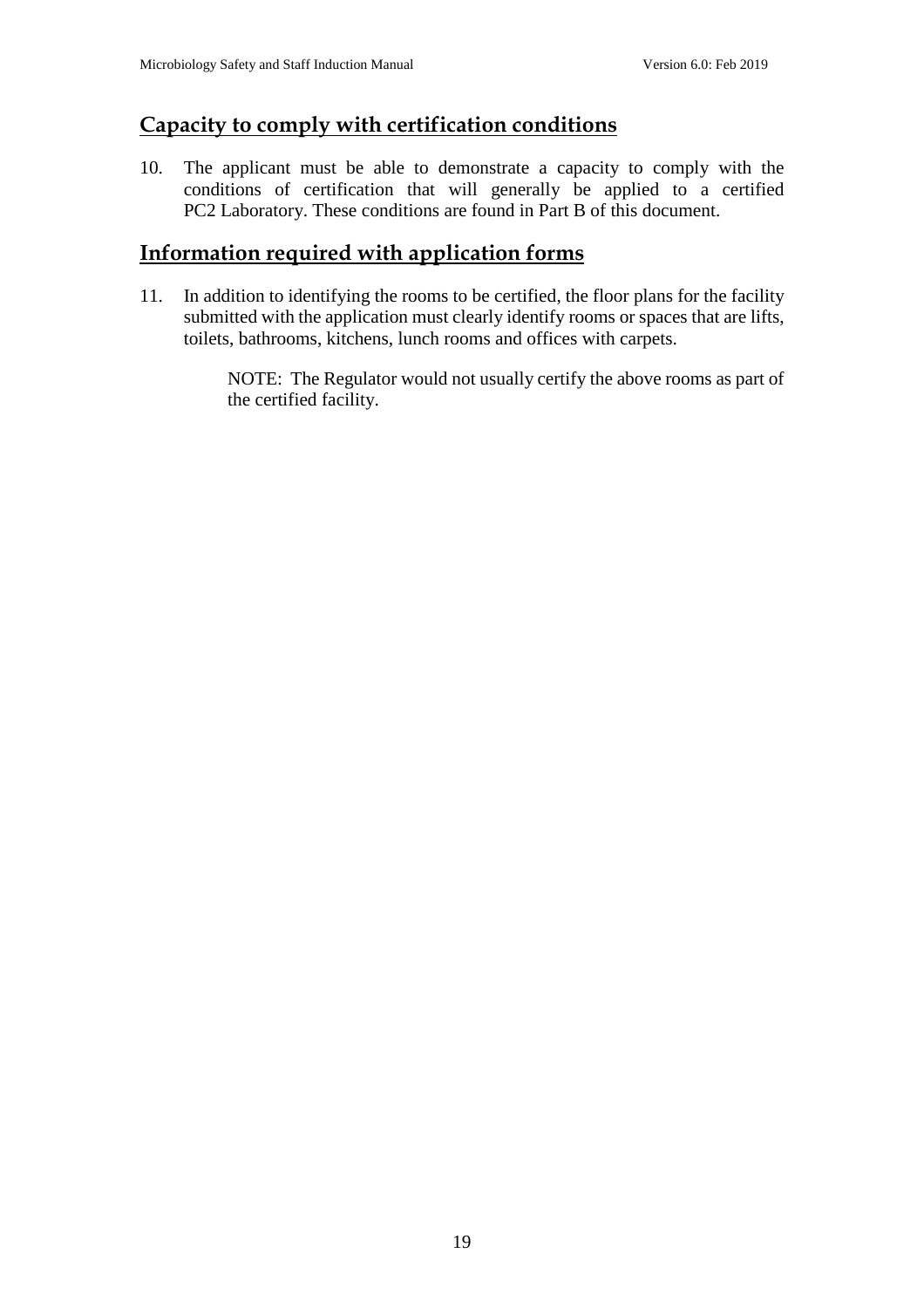## **Part B**

## **Conditions of Certification**

### **Physical Containment Level 2 Laboratory Version 3.2 – Effective 1 March 2013**

Conditions are imposed on facilities by the Regulator at the time of certification pursuant to section 86 of the *Gene Technology Act 2000* (the Act) and, as applicable, corresponding State legislation. The condition clauses in this section are the ones that can be expected, in most cases, to be included in the certification instrument as the conditions of certification for a Physical Containment Level 2 (PC2) Laboratory.

Where a specific condition in this document conflicts with a condition of a licence, the Gene Technology Regulations 2001 (the Regulations), or any applicable guidelines issued under Section 27(d) of the Act, then the condition of a licence, the Regulations, or applicable guidelines prevails.

#### **Definitions and acronyms**

The definitions and acronyms found in Part A of this document also apply to Parts B and C.

#### **Obligations of the certification holder in respect of users of the facility**

- 1. While any dealings with GMOs are being conducted in the facility, the certification holder must ensure that access to the facility is restricted to authorised persons.
- 2. For purposes of condition 1, an authorised person is a person who:
	- (a) intends to undertake dealings, and has been trained in accordance with the Behavioural Requirements listed at Part C of this document;
	- (b) has signed, dated and provided to the certification holder a record of the training referred to in paragraph 2(a) above; and
	- (c) has not been excluded from the facility by the certification holder on the direction of the Regulator; or
	- (d) is an individual, or class of person, who does not intend to undertake dealings and has the permission of the certification holder, the facility manager or other representative of the certification holder, to enter the facility.
- 3. If the Regulator requests the certification holder to provide a signed and dated record of the training provided to a particular authorised person, or class of person, the signed and dated record of that training must be available to the Regulator within a time period stipulated by the Regulator.

NOTE: These records may be in an electronic format.

4. If the Regulator directs the certification holder to exclude a person, or class of person, from entry to the facility on the grounds that the person, or class of person: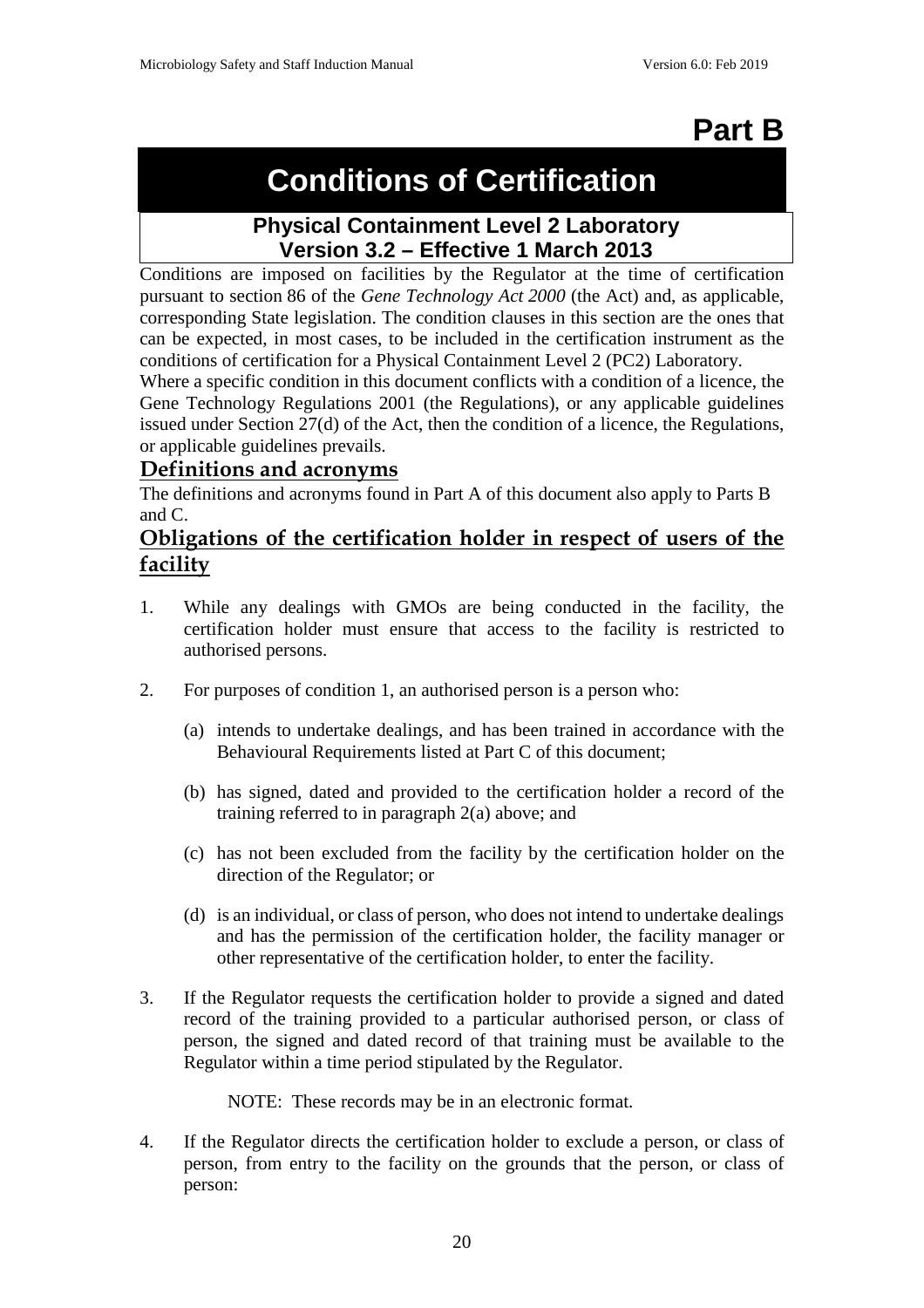- (a) has behaved, or is behaving, in a manner which has caused, or which may cause, GMOs to escape from the facility; or
- (b) has behaved, or is behaving, in a manner which has exposed, or exposes, other persons in the facility to a GMO in circumstances where the exposure causes, or is capable of causing, a threat to the health and safety of those other persons;

the certification holder must exclude that person, or class of person, from the facility unless and until otherwise directed by the Regulator.

- 5. If the Regulator directs the certification holder to admit a person, or class of person, to the facility subject to conditions, the certification holder must only admit the person, or class of person, subject to those conditions.
- 6. For the purposes of condition 5, before admitting a person, or class of person, subject to conditions, the certification holder must notify the person(s) of any conditions that apply to them.
- 7. If the Regulator invites the certification holder to make a submission on whether or not a person, or class of person, should:
	- (a) be excluded from entry to the facility; or

(b) be admitted to the facility subject to conditions;

the certification holder may make such a submission within a time period stipulated by the Regulator.

- 8. If the certification holder is not the owner of the facility and does not have the authority to admit and exclude persons from the premises, the certification holder must not allow dealings in the facility until such authority is obtained in writing from the owner of the facility. If the certification holder does not have the capacity to prevent dealings from occurring, the certification holder must notify the Regulator of this in writing as soon as practicable.
- 9. The Regulator or a person authorised by the Regulator must, at all reasonable times, be allowed to enter the facility for the purposes of auditing or monitoring the conditions applying to the facility and any dealings being conducted in it.

#### **Work not permitted in this facility type**

- 10. Unless otherwise agreed to in writing by the Regulator, the following work must not be conducted in this facility:
	- (a) dealings with any GMO that under the conditions of a licence or legislation requires containment in any physical containment level higher than PC2;
	- (b) the housing/keeping/rearing of any animals, invertebrates, or aquatic organisms, for longer than the minimum time required to complete laboratory procedures on them;
	- (c) the housing/keeping/rearing of any plants for longer than the minimum time required to complete laboratory procedures on them except those in tissue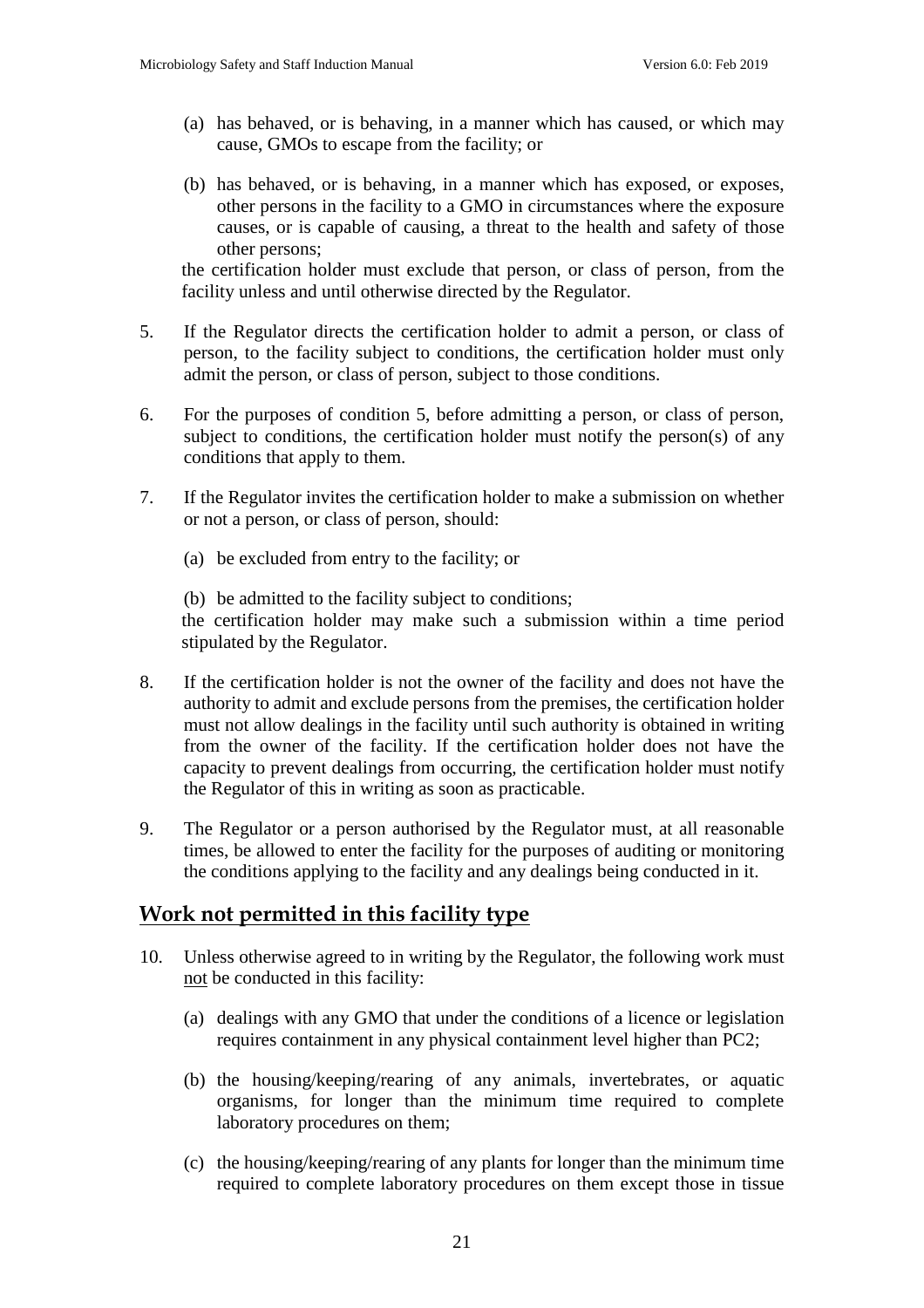culture, contained in a plant growth cabinet or other containment device approved in writing by the Regulator;

- (d) dealings producing more than 25 litres of liquid culture of GMOs in each vessel; or
- (e) any other work prohibited in writing by the Regulator.

#### **General conditions**

- 11. If the certification holder is not the owner of the facility, fittings and/or containment equipment and does not have the authority to maintain the facility, fittings and/or containment equipment, the certification holder must notify the Regulator in writing if the owner of the facility, fittings and/or containment equipment is incapable of carrying out, or refuses to carry out, or otherwise does not carry out, any maintenance required in order for the certification holder to continue to comply with the conditions of certification.
- 12. The facility must be inspected at least once every 12 months by a person who has acquired through training, qualifications or experience, or a combination of these, the knowledge and skills enabling that person to assess the facility's compliance with the conditions listed under the 'General conditions' and 'Facility and fittings conditions'. An inspection report which records the extent of compliance with those conditions must be made. A copy of the last three years' inspection reports must be kept and made available to the Regulator if requested.

NOTE: A checklist which may be used for annual inspections of PC2 Laboratories is available on the OGTR web site  $\langle$ www.ogtr.gov.au> but its use is not mandatory. Annual inspection reports should not be sent to the Regulator unless requested.

- 13. Each access door to the facility must be labelled with the following signs:
	- (a) a current PC2 sign, as supplied by the OGTR; and
	- (b) a biohazard symbol, if any dealings being undertaken in the facility involve GM micro-organisms, including viral vectors where the parent organism satisfies the criteria for classification as a Risk Group 2 organism under AS/NZS 2243.3.

The signs must be placed on or next to each access door (except for emergency exits) to the facility so that persons entering the facility are able to clearly see they are entering a certified PC2 facility.

Signs may be attached onto removable fixtures, such as backing boards or plastic frames, which must be secured to the door or wall and must not be transferred to any other location.

14. A supply of decontamination agents effective against the GMOs being dealt with in the facility must be available in the facility for decontamination purposes. All containers of decontamination agents, including any solutions for decontaminating hands, must be labelled with the contents and the expiry date (if applicable). Decontamination agents must not be used after the expiry date.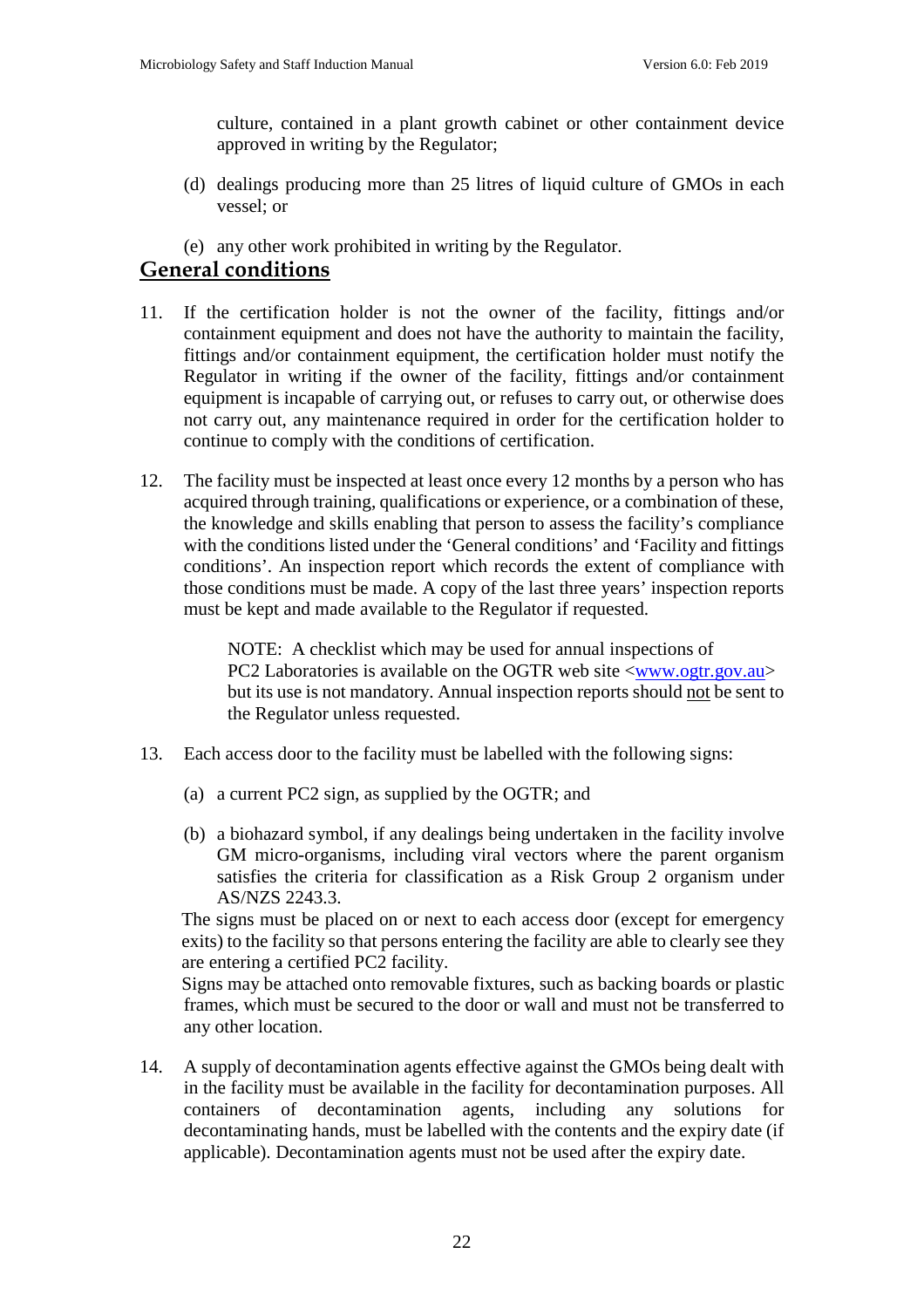15. A strategy to control pests in the facility must be implemented and maintained.

#### **Facility and fittings conditions**

- 16. The certification holder must ensure that the physical attributes of the facility and fittings are maintained so that the 'Facility and fittings requirements' listed in Part A of this document continue to be met.
- 17. Prior to any structural changes that will affect the containment of GMOs in the facility, the applicant must either:
	- 17.1. request a suspension of the certification, in writing, from the Regulator; or
	- 17.2. request a variation to the area of certification in writing, from the Regulator, to allow dealings to continue in a part of the facility unaffected by the structural changes. NOTE: For example, it may be possible to apply for a variation to temporarily partition the facility to provide containment for GMOs at one end while the other end is being modified. Once the work is complete another variation would be applied for to re-instate any area removed from the certification.
- 18. Before a suspension of the certification can be lifted, the facility must be inspected by a person who has acquired through training, qualifications or experience, or a combination of these, the knowledge and skills enabling that person to assess the facility's compliance with the conditions listed under 'General conditions' and 'Facility and fittings conditions' to ensure that the facility meets the conditions of certification. Dealings with GMOs must not recommence in a facility which has its certification suspended until the Regulator has lifted the suspension by notice in writing. Storage of GMOs in a suspended facility must be in accordance with the requirements listed in the Regulator's *Guidelines for the Transport, Storage and Disposal of GMOs* as in force from time to time.
- 19. Where any Class I or Class II biological safety cabinet is installed and used for procedures with GMOs, it must be inspected and tested in accordance with the performance requirements of Section 5.2 *Critical for cabinet function* of AS 2252.1:2010 and of Section 5.2 *Critical performance tests for cabinet function* of AS 2252.2:2010, respectively. This testing is required at least every 12 months and additionally after relocation of a cabinet, after mechanical or electrical maintenance and after high efficiency particulate air (HEPA) filters are replaced. The inspection and testing of cabinets must be carried out by a qualified person.
- 20. The certificate summarising the test results and the date of the next test, must be affixed to the cabinet.
- 21. Where testing has shown that the performance requirements for inward air velocity or HEPA filter integrity (Class I), or air barrier containment or exhaust HEPA filter integrity (Class II) are not met and the defect has not been corrected,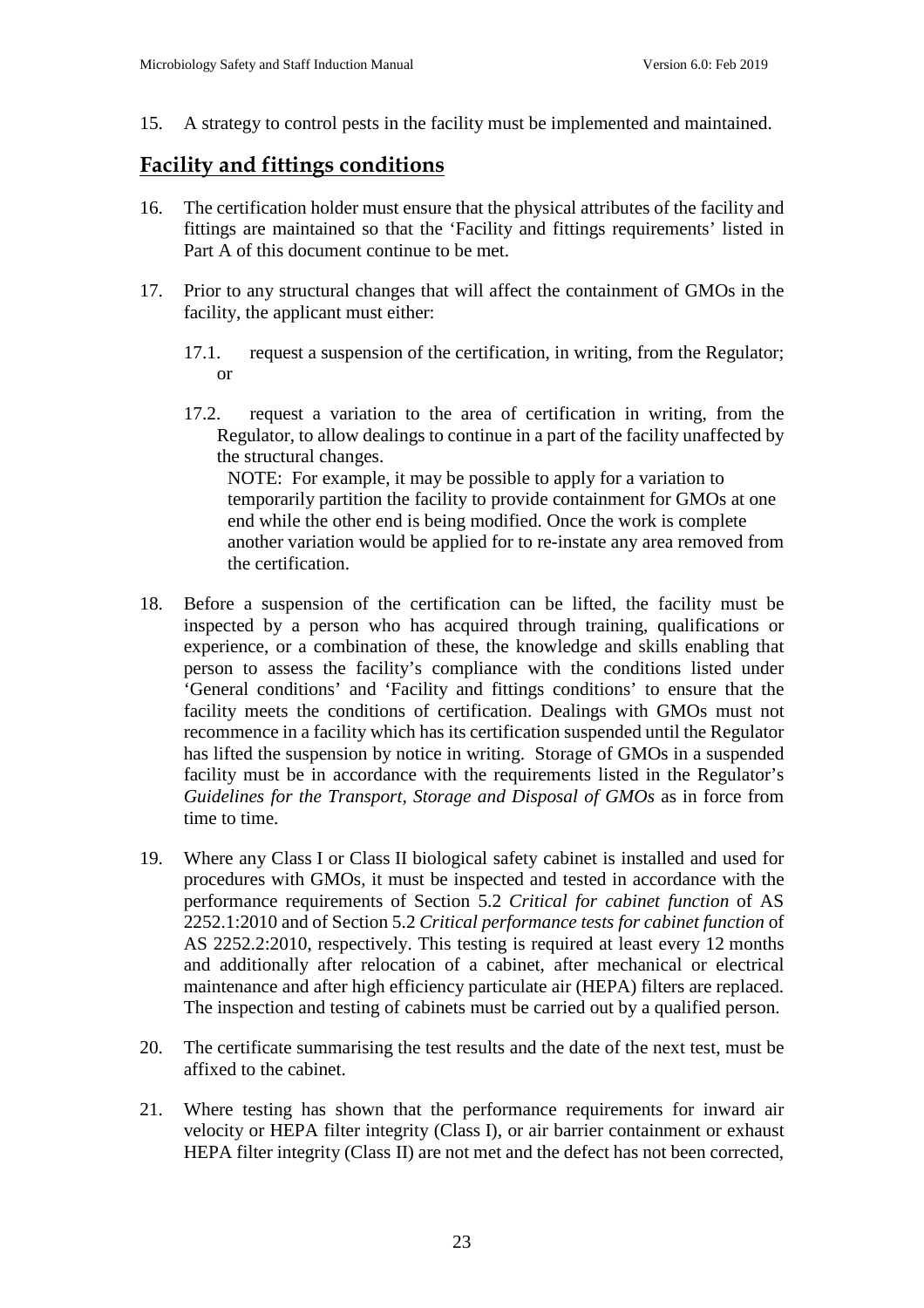the cabinet must be clearly marked to show that it is defective and must not be used for procedures that produce aerosols containing GMOs.

22. Where the certification holder is the owner, or the entity with control of, any autoclave, or any other heat-based equipment used in decontaminating GMOs, that autoclave or other heat-based equipment must be:

(a) monitored monthly, for effectiveness, and

(b) calibrated annually,

and the results of the monitoring and calibration must be documented, in accordance with Decontamination Methods specified in the Regulator's *Guidelines for the Transport, Storage and Disposal of GMOs* as in force from time to time.

NOTE: Details on periodical monitoring and annual calibration of decontamination equipment are specified in the Regulator's *Guidelines for the Transport, Storage and Disposal of GMOs* as in force from time to time.

23. Where the certification holder is the owner, or the entity with control of, any autoclave, or other heat-based equipment to be used for the decontamination of GMOs, the certification holder must ensure that a person intending to use that autoclave or other heat-based equipment is able to ascertain whether that autoclave or heat-based equipment has been monitored for effectiveness, calibrated and otherwise maintained in the manner required by the Decontamination Methods contained in the Regulator's *Guidelines for the Transport, Storage and Disposal of GMOs* as in force from time to time.

> NOTE: Compliance with the above condition may be achieved by placing a notice on the autoclave, or other heat-based equipment, containing dates and results of calibration and monitoring. Details on periodical monitoring and annual calibration of decontamination equipment are specified in the Regulator's *Guidelines for the Transport, Storage and Disposal of GMOs* as in force from time to time.

- 24. If any decontamination equipment is found to be defective and the defect has not been corrected, the equipment must be clearly marked to show that it is defective and must not be used for decontaminating GMOs, waste or equipment associated with dealings with GMOs until the defect has been corrected. Defective decontamination equipment must be decontaminated prior to maintenance or repair.
- 25. Any backflow prevention measures in place either at the time of certification or installed at a later time must be maintained until a change in the measures is indicated by a review of the backflow prevention assessment.
- 26. Where the facility does not comply with AS/NZS 2243.3 in relation to backflow prevention requirements for water supplied to the facility, and no backflow prevention assessment has been conducted previously, an assessment must be undertaken to determine whether backflow prevention on the water supplied to the facility is necessary considering the GMOs that are being dealt with in the facility.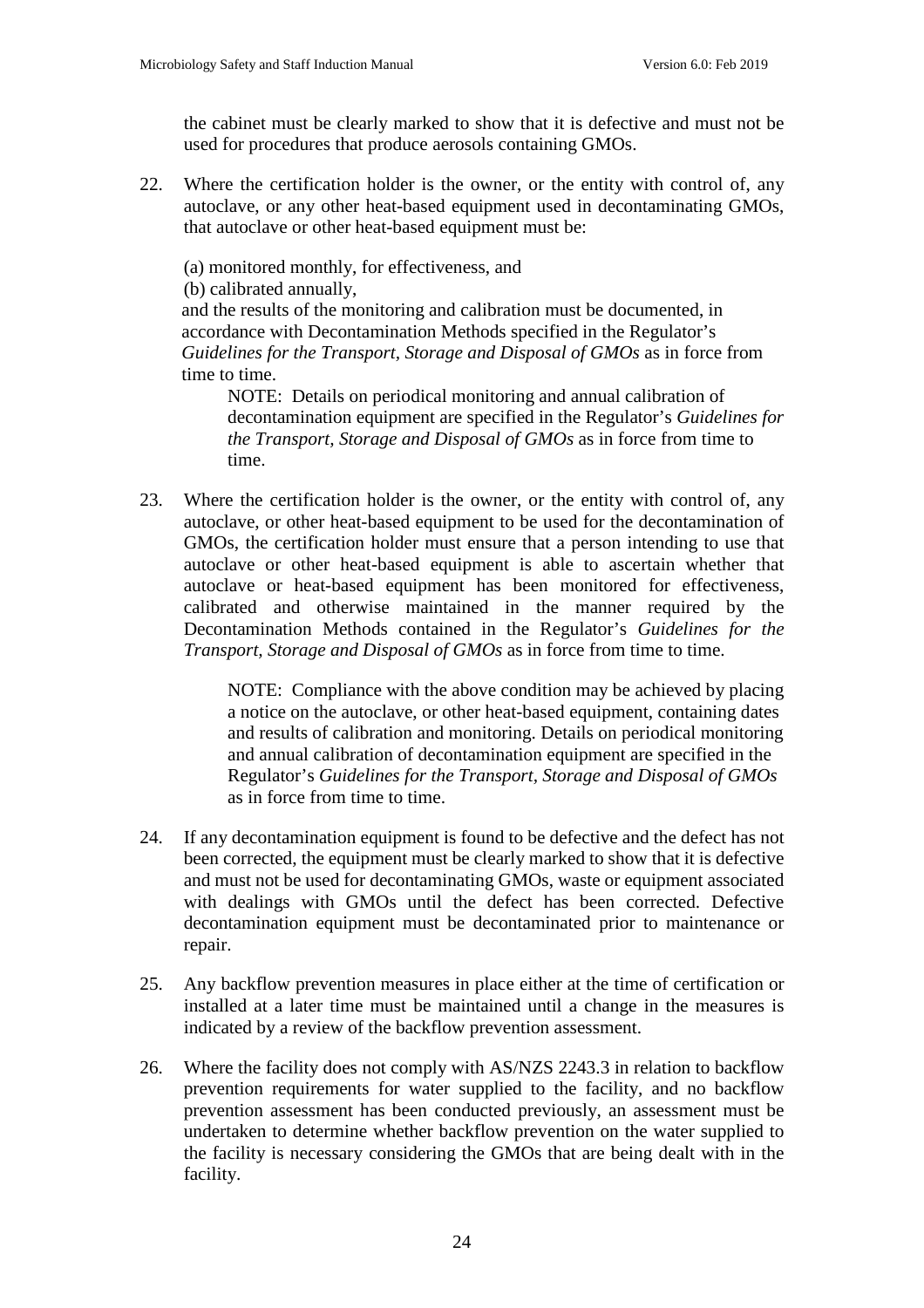- 27. Where there is an existing assessment on the need for backflow prevention, it must be reviewed when:
	- 27.1. any new cross-connection, device or system that may cause contamination of a water supply is connected directly or indirectly to any part of the water service to the facility; or
	- 27.2. connections were made prior to certification and were assessed as not requiring backflow prevention measures, but a new GMO is to be dealt with in the facility that presents different risks from the GMOs assessed at the time of certification.
- 28. If it is determined, by review, that backflow prevention is necessary, then backflow prevention measures, appropriate for the risks posed by the GMOs proposed to be dealt with in the facility, must be implemented.

NOTE: AS/NZS 3500.1 specifies the requirements and methods for the prevention of contamination of potable water within the water service and the water main, and provides for the selection and installation of backflow prevention devices.

- 29. The current backflow prevention risk assessment and, if required, details of the backflow prevention measures implemented, must be kept and made available to the Regulator if requested.
- 30. If the water supplied to the facility is fitted with any testable water supply backflow prevention devices, these devices must pass a test every 12 months. These tests must be conducted in accordance with AS 2845.3 by a licensed plumber accredited to test backflow prevention devices. Any failures must be rectified and the device re-tested until compliance is achieved. Documentation of the last three years' test results must be kept and made available to the Regulator if requested.
- 31. If the backflow prevention device is found to be defective and the defect has not been corrected, any equipment attached to the water supply must be clearly marked to show that it must not be used when attached to the water supply system until the defect has been corrected.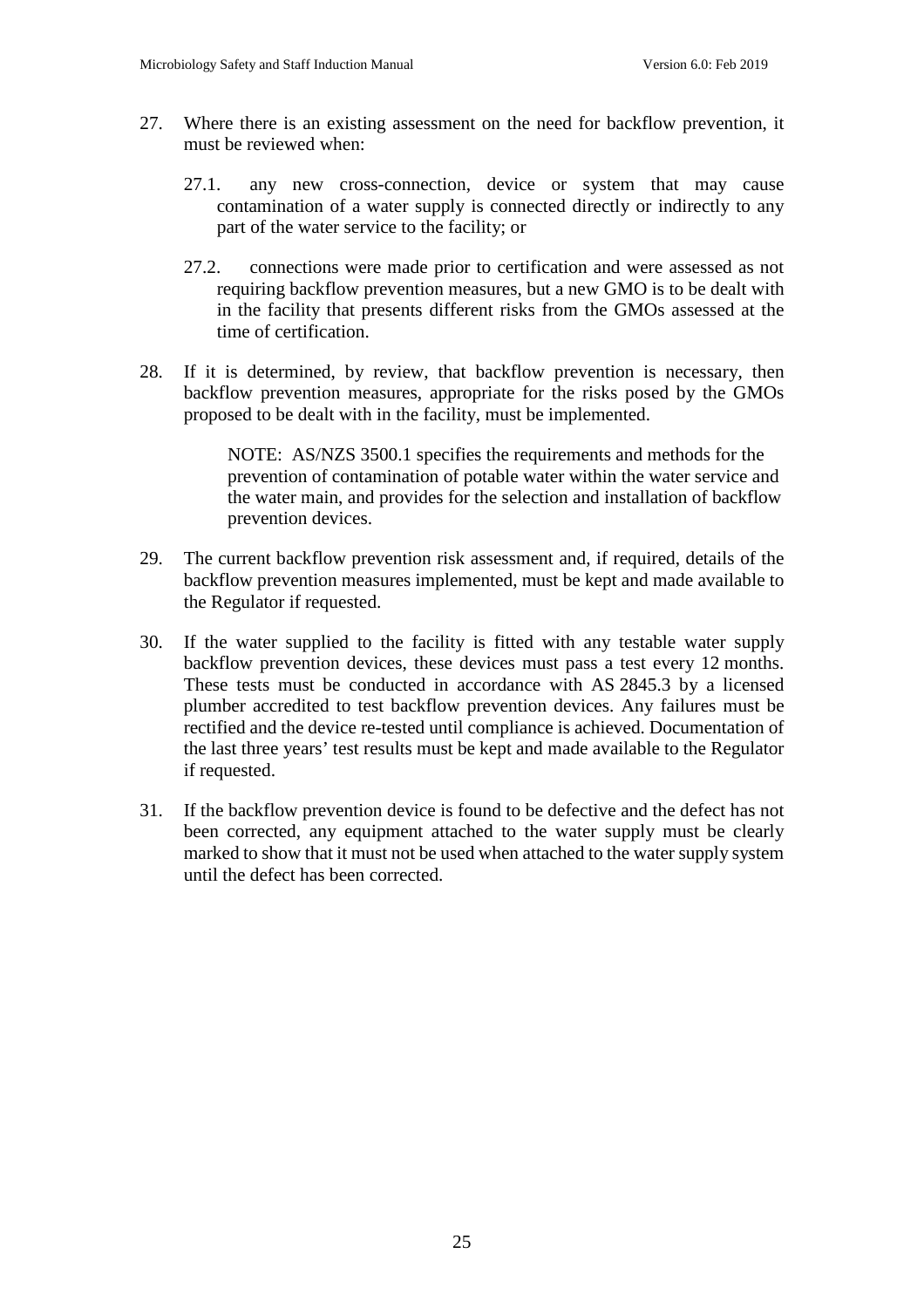## **Part C**

## **Behavioural Requirements**

### **Physical Containment Level 2 Laboratory Version 3.2 – Effective 1 March 2013**

1. Persons undertaking dealings in the facility with GMOs requiring PC2 containment must comply with these Behavioural Requirements.

### **Non-GMOs, exempt dealings and PC1 dealings in the facility**

- 2. Persons undertaking work in the facility on non-GMOs, exempt dealings or dealings which may be undertaken in a PC1 facility must comply with these Behavioural Requirements unless:
	- (a) procedures are implemented to ensure that non-GMOs, exempt dealings or dealings which may be undertaken in a PC1 facility, are not cross-contaminated with GMO dealings requiring containment in a PC2 facility;
	- (b) the above procedures are documented; and
	- (c) the primary and any secondary container used to transport any organism out of the facility must be free of contamination with GMOs prior to being transported out of the facility.

Dealings which may be undertaken in a PC1 facility, and where subclauses (a) to (c) above are met, may be conducted in accordance with the Behavioural Requirements in this document or the *Guidelines for Certification of a Physical Containment Level 1 Facility.*

NOTE: Means of preventing cross-contamination could include physical separation of the work, or separation by working at different times and ensuring any contaminated surfaces are decontaminated prior to working with a different organism.

#### Doors & windows

- 3. Except during the entry and exit of personnel, supplies and/or equipment, doors of the facility must be closed while procedures with GMOs are being conducted. Entrance doors into the facility must remain locked, or the facility must be otherwise secured, when facility personnel are not in attendance.
- 4. Dedicated "Emergency Only" exits must not be used to enter nor exit the facility except in an emergency.
- 5. Windows must remain closed and locked, or otherwise secured, while procedures with GMOs are being conducted or when facility personnel are not in attendance.

#### Containment equipment

6. If any proposed dealings in the facility with GM micro-organisms will produce aerosols containing Risk Group 2 GM micro-organisms, then these dealings must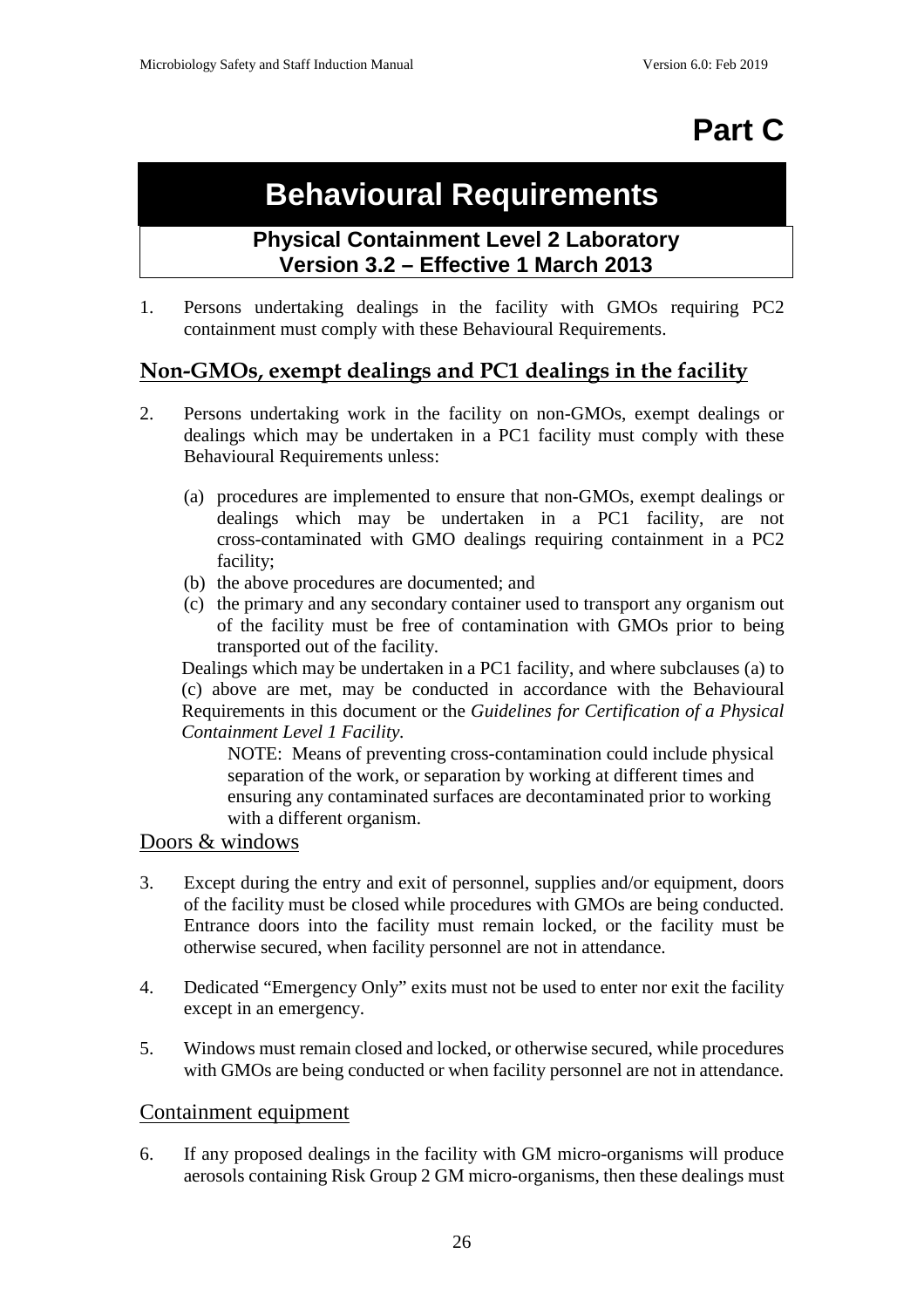be performed in either a biological safety cabinet or other equipment specifically approved in writing by the Regulator that is designed to contain aerosols.

NOTE: Procedures with GM micro-organisms such as centrifuging and vortexing in sealed tubes does not need to be performed in a biological safety cabinet, provided that the tubes are only opened in a biological safety cabinet.

7. Where any Class I or Class II biological safety cabinet is installed and used for procedures with GMOs, it must be used and decontaminated in accordance with the requirements of AS 2252.4.

#### Personal protective equipment

- 8. The following personal protective equipment must be worn by personnel undertaking dealings in the facility:
	- (a) protective clothing to afford protection to the arms and front part of the body; and

NOTE: A rear-fastening gown is preferable.

- (b) disposable gloves, when dealing with GM viral vectors or GMOs which fit into the classification of Risk Group 2 organisms, as described in AS/NZS 2243.3. NOTE: Consideration should be given to the wearing of appropriate forms of eye protection.
- 9. Personal protection equipment, with the exception of gloves, may be worn if moving directly to another containment facility, certified to at least PC2 by the Regulator, that is directly connected to the facility or is connected by a corridor, stairs or other space that is not a public thoroughfare and in which there is negligible risk of the release of the GMOs or of cross-contamination should other personnel be encountered or contacted in the corridor.

#### Decontamination

- 10. Decontamination must be undertaken in accordance with Section 3.1 of the Regulator's *Guidelines for the Transport, Storage and Disposal of GMOs* as in force from time to time unless otherwise approved in writing by the Regulator.
- 11. All decontamination procedures conducted inside the facility must be carried out by trained personnel.
- 12. GMOs, non-GMOs containing GMOs, or any wastes containing GMOs must be decontaminated prior to disposal if the method of disposal is not also the method of decontamination.
- 13. Work benches and surfaces where procedures involving GMOs have taken place must be decontaminated when the dealings are completed. Equipment directly used in procedures involving GMOs and equipment suspected to be contaminated must be decontaminated when the dealings are completed.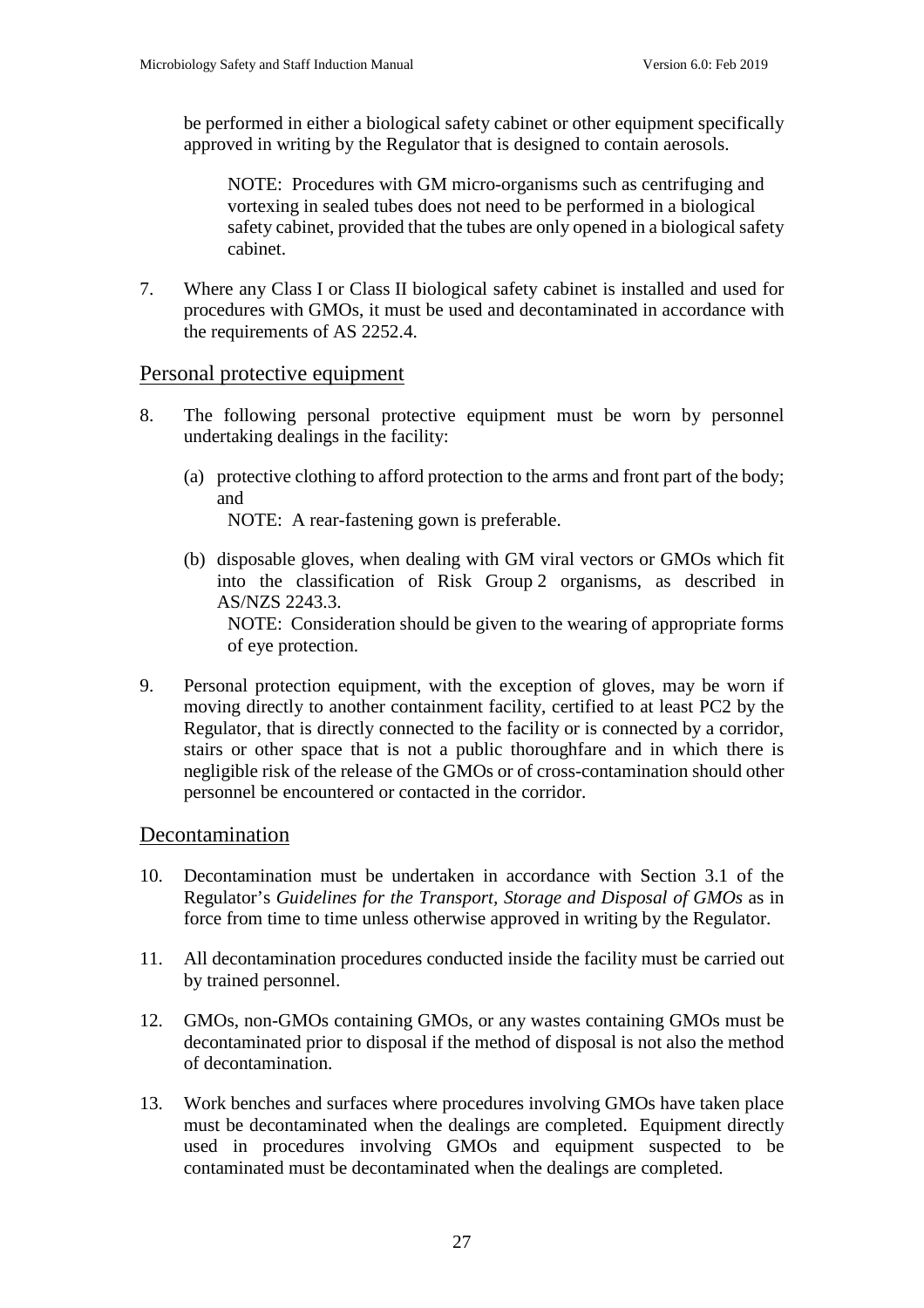- 14. Equipment contaminated with or suspected to be contaminated with GMOs must be decontaminated before being removed from the facility, except if the equipment is being transported for the purposes of decontamination in accordance with the Regulator's *Guidelines for the Transport, Storage and Disposal of GMOs,* as in force from time to time, and other relevant guidelines issued by the Regulator.
- 15. Personal protective equipment contaminated with or suspected to be contaminated with GMOs must be taken off as soon as practicable and decontaminated prior to reuse or disposal. Protective clothing that is known to be free of GMOs may be washed using normal laundry methods. Gloves must be disposed of after use and prior to exiting the facility.
- 16. Persons who have been performing procedures in the facility that involve GM micro-organisms, or who have had hand contact with GMOs that could persist on the hands after exit from the facility, must decontaminate their hands before leaving the facility.

NOTE: This may include the use of soap and water, if appropriate. If wash-basins are to be used, the use of hand operated taps is not acceptable, as they are a ready source of contamination. Soap and other decontamination agents should be dispensed from hands free dispensers.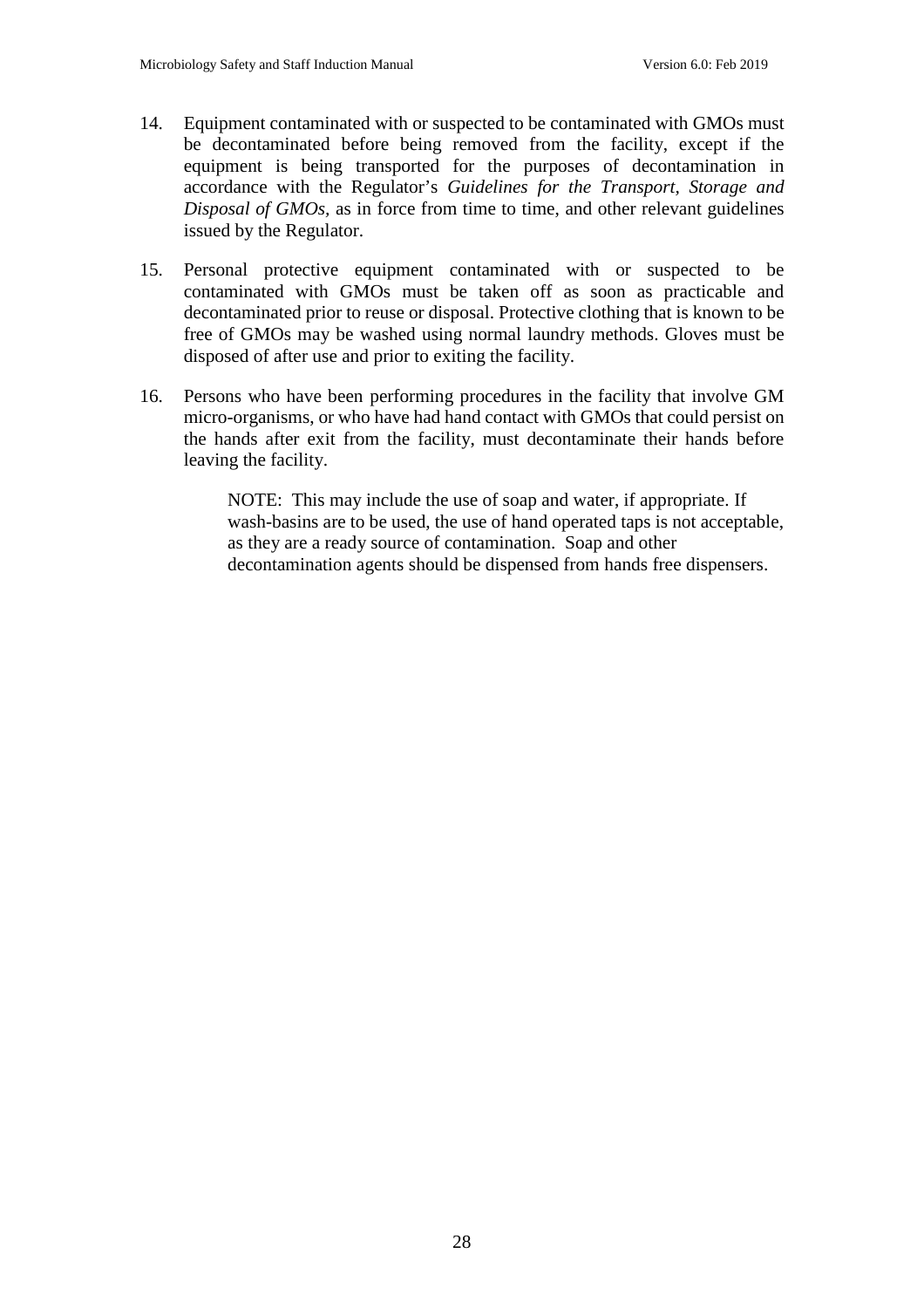#### Spills of GMOs

- 17. Documented procedures must be in place to decontaminate any spills involving GMOs inside the facility. The procedures must be made available to the Regulator if requested.
- 18. If a spill of GMOs or any material containing GMOs occurs inside the facility, the spills procedures must be implemented to decontaminate the spill as soon as reasonably practicable.
- 19. In the event of the escape, unintentional release, spill, leak, or loss of GMOs outside of the facility:
	- (a) efforts must be implemented as soon as reasonably practicable to locate and/or retrieve the GMOs and return the GMOs to containment or render them non-viable; and
	- (b) the incident must be reported to the Regulator as soon as practicable.
- 20. Any decontamination of GMOs must be in accordance with the requirements listed in the Regulator's *Guidelines for the Transport, Storage and Disposal of GMOs* as in force from time to time.

#### Labelling

21. All containers of GMOs must be clearly labelled so as to indicate that they contain GMOs. Any unlabelled material must be treated as a GMO and handled in accordance with these requirements.

> NOTE: Labelling enables the separation of GM work from non-GM work and enhances the control of GMOs within the facility.

#### Removal and storage of GMOs

- 22. Transport and storage of all GMOs outside of the facility must be conducted in accordance with the Regulator's *Guidelines for the Transport, Storage and Disposal of GMOs,* as in force from time to time, and other relevant guidelines issued by the Regulator.
- 23. All cultures of GMOs being stored inside the facility must be sealed during storage to prevent dissemination of the GMOs.

NOTE: The type of container necessary to prevent the GMOs from escaping will vary depending on the type of organisms being stored.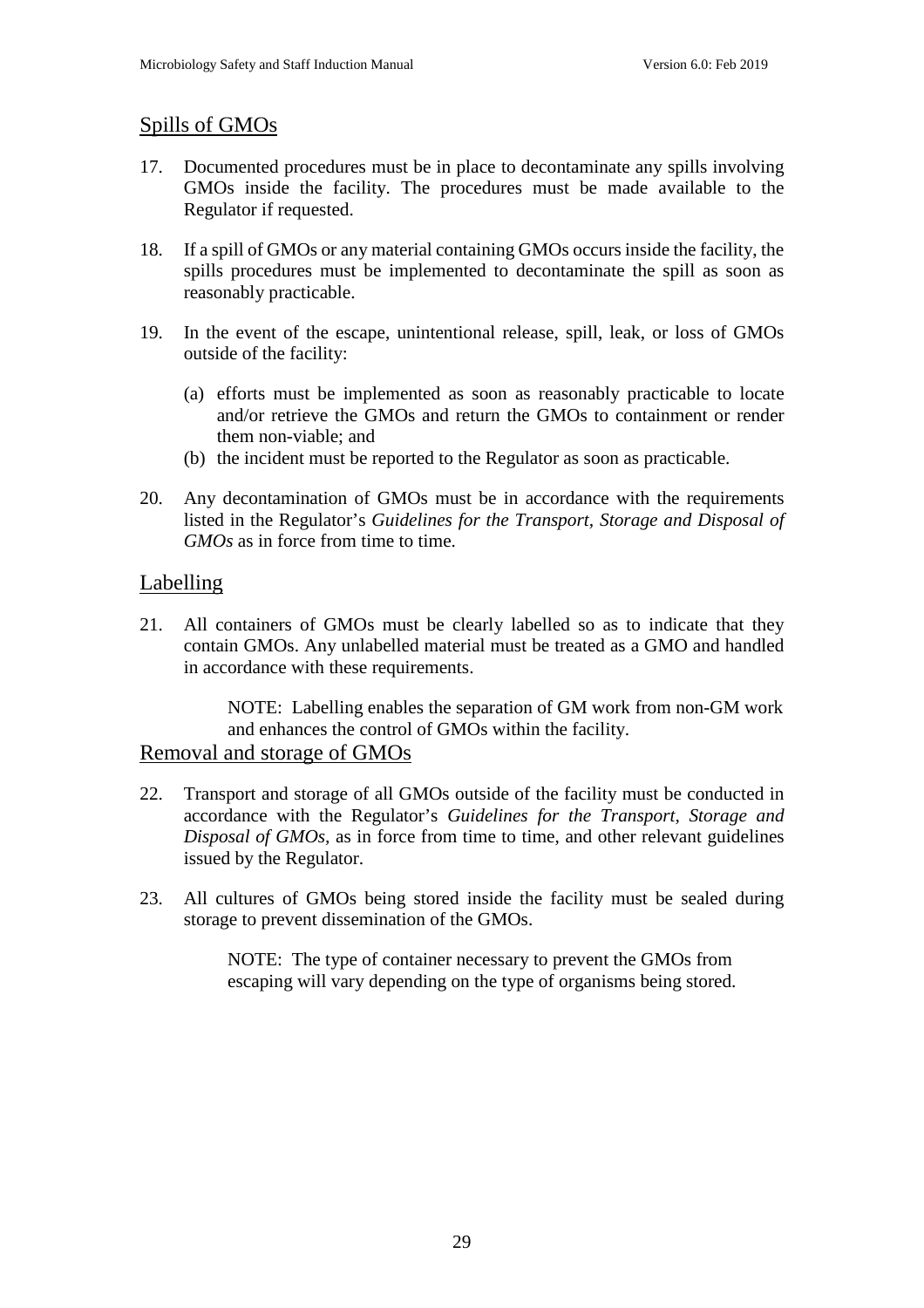## **Attachment 1**

## **Standards referenced in this document**

'AS' followed by a number or other identification is a reference to the Australian Standard so numbered or identified.

'AS/NZS' followed by a number or other identification is a reference to the Australian/New Zealand Standard so numbered or identified.

Refer to the most recent issue of the standards.

| AS/NZS 2243.3        | Safety in laboratories                                                  |
|----------------------|-------------------------------------------------------------------------|
|                      | Part 3: Microbiological safety and containment                          |
| AS 2252.1            | Biological safety cabinets Part 1: Biological safety cabinets (Class I) |
|                      | for personnel and environment protection                                |
| AS 2252.2            | Controlled environments Part 2: Biological safety cabinets Class II -   |
|                      | Design                                                                  |
| AS 2252.4            | Controlled environments Part 4: Biological safety cabinets Classes I    |
|                      | and $II$ – Installation and use (BS 5726:2005, MOD)                     |
| AS 2845.3            | Water supply - Backflow prevention devices                              |
|                      | Part 3: Field testing and maintenance of testable devices               |
| <b>AS/NZS 3500.1</b> | Plumbing and drainage                                                   |
|                      | Part 1: Water services                                                  |
|                      |                                                                         |

30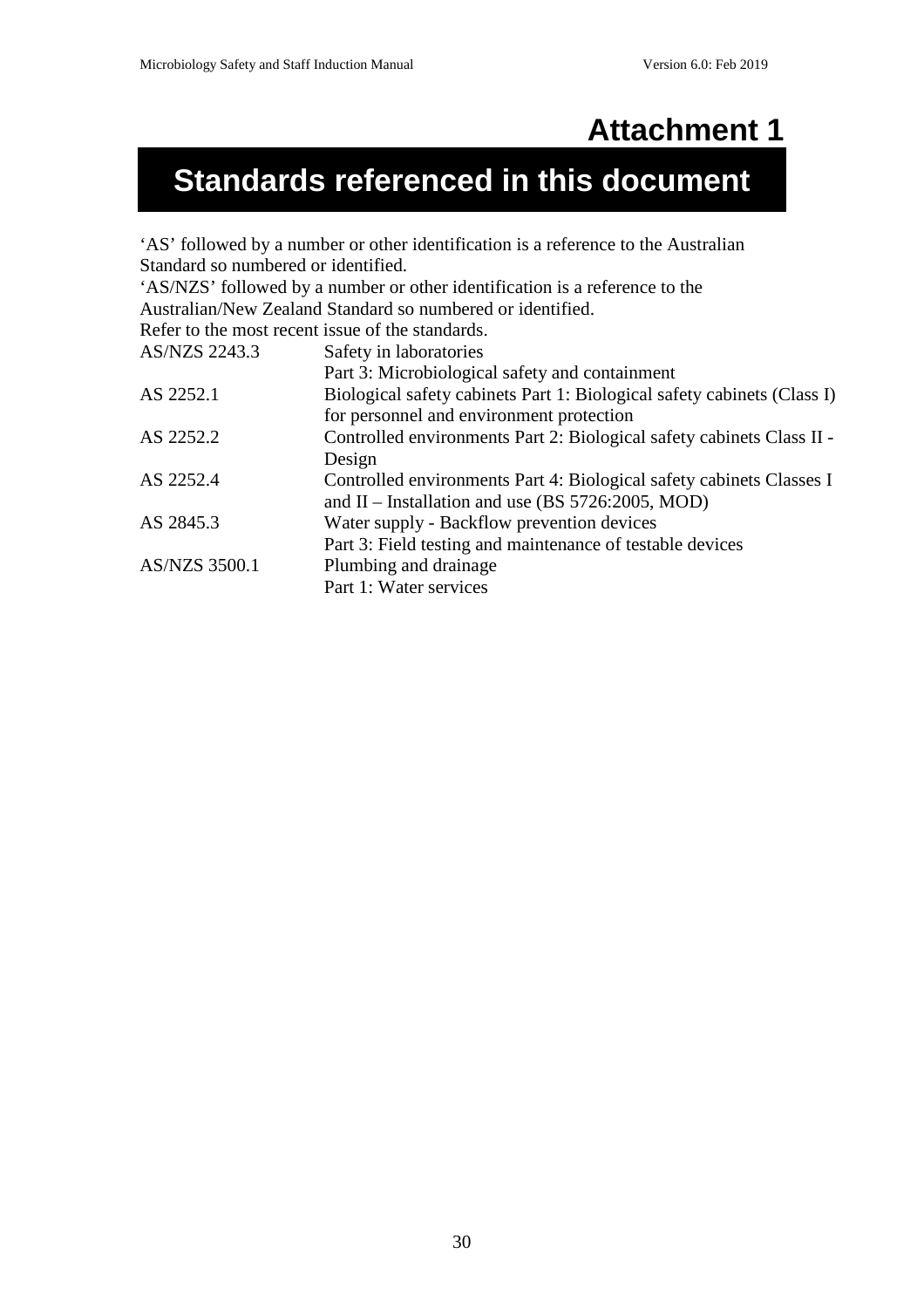#### **6.7 Unintentional Release of Genetically Modified Organisms**

If GMO's are un-intentionally released from the facility, the Microbiology Safety Officer should be notified immediately. The safety officer will take whatever immediate action is possible and appropriate and then notify both the IBC and the OGTR.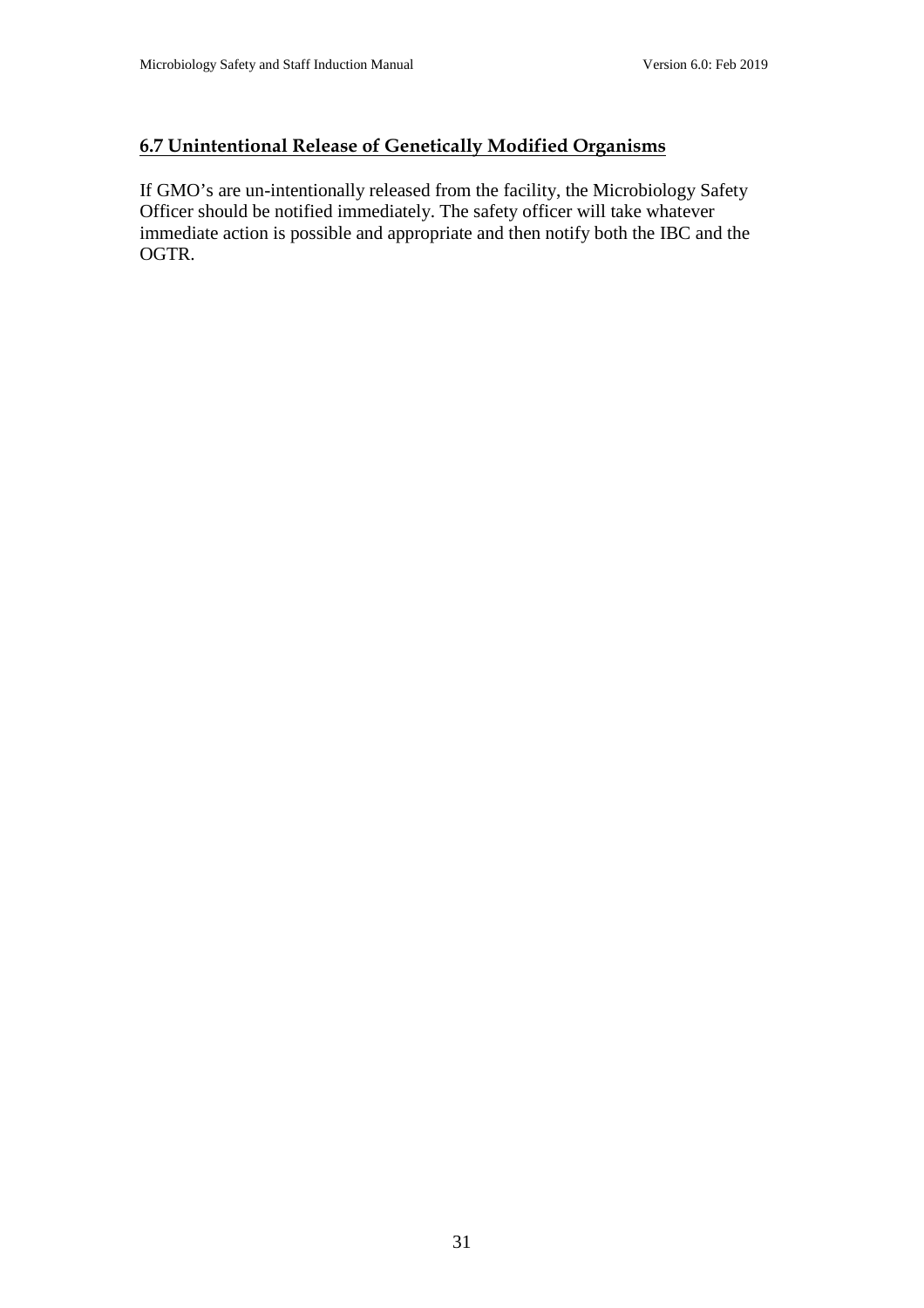### **7. PERSONAL PROTECTIVE EQUIPMENT & PROCEDURES**

Ideally, this section (or an abridged version) should be incorporated (along with Section 4) into all students laboratory practical manuals.

### **7.1 Gowns**

- Students and staff are provided with rear opening wrap around gowns for use when in the laboratory.
- Front buttoning laboratory coats are not suitable.
- Gowns are to be laundered every fortnight during semester.
- Any gowns that are soiled in excess of "normal use" are to be removed from circulation until laundering can be arranged.
- Staff are to ensure that students wear gowns at all times in the laboratory, do not wear them out of the laboratory, and replace them "inside out" onto the hooks at the completion of laboratory sessions.

#### **7.2 Safety Glasses and Eye Protection**

- All students and staff are required to have "safety glasses" with them for all practical sessions, and are to use them when procedures are undertaken that involve significant risk of splashing with infectious or corrosive liquids.
- Safety glasses must be worn when opening the autoclave.
- Safety glasses must be worn when accessing the liquid nitrogen storage system.
- An eyewash station is located in the "ante room".
- The eyewash fluid should be replaced with "fresh" sterile distilled water every month. The date of "renewal" shall be recorded on the bottle.

#### **7.3 Gloves**

- For routine work in the microbiology laboratory, gloves are not considered essential.
- Gloves should be worn under the following circumstances;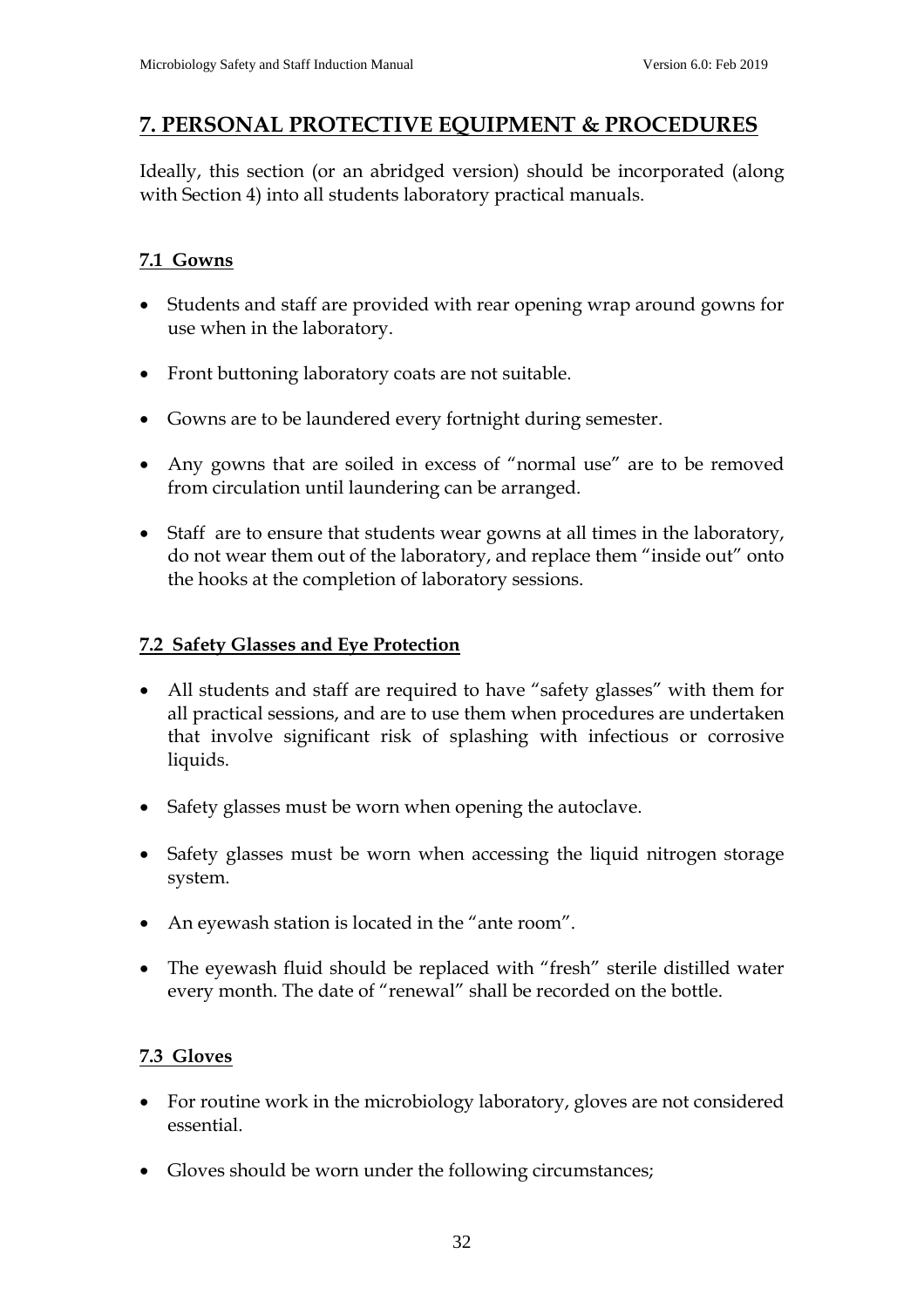- When mopping up a spill.
- When performing procedures where there is a high risk of contaminating hands.
- If open cuts or skin conditions are present that increase the risk of infection from accidental contamination.
- When instructed by the demonstrator.
- Ensure that adequate supplies of gloves are present in all laboratories. If you use the last gloves from a box, please notify the demonstrator so that stocks can be replenished.
- Gloves MUST be worn when working in the biological safety cabinet.

### **7.4 Handwashing**

- The standard handwashing procedure is to use running water and "Hibiclens".
- Hands must always be washed before leaving the laboratory.
- Hands must be washed following any type of spill (culture or reagent).
- The "Hibiclens" dispensers at all handwashing sinks within the laboratory must always be sufficiently full.

#### **7.5 High Risk Individuals /Antenatal Considerations**

- Persons who are immunocompromised or otherwise particularly susceptible to infection need to be identified so that additional precautions for microbiological safety can be taken when necessary.
- Within this context, pregnant women are known to be at high risk of infection by *Listeria monocytogenes*. Therefore, for their own safety, any female student or staff member who is, or thinks that they may be pregnant, should discuss the matter with the academic in charge of the unit prior to commencing work with *Listeria monocytogenes*.
- Any student that has a medical condition that they feel might be compromised by exposure to reagents or cultures in the laboratory is encouraged to discuss the matter with the demonstrator or Microbiology Safety Officer.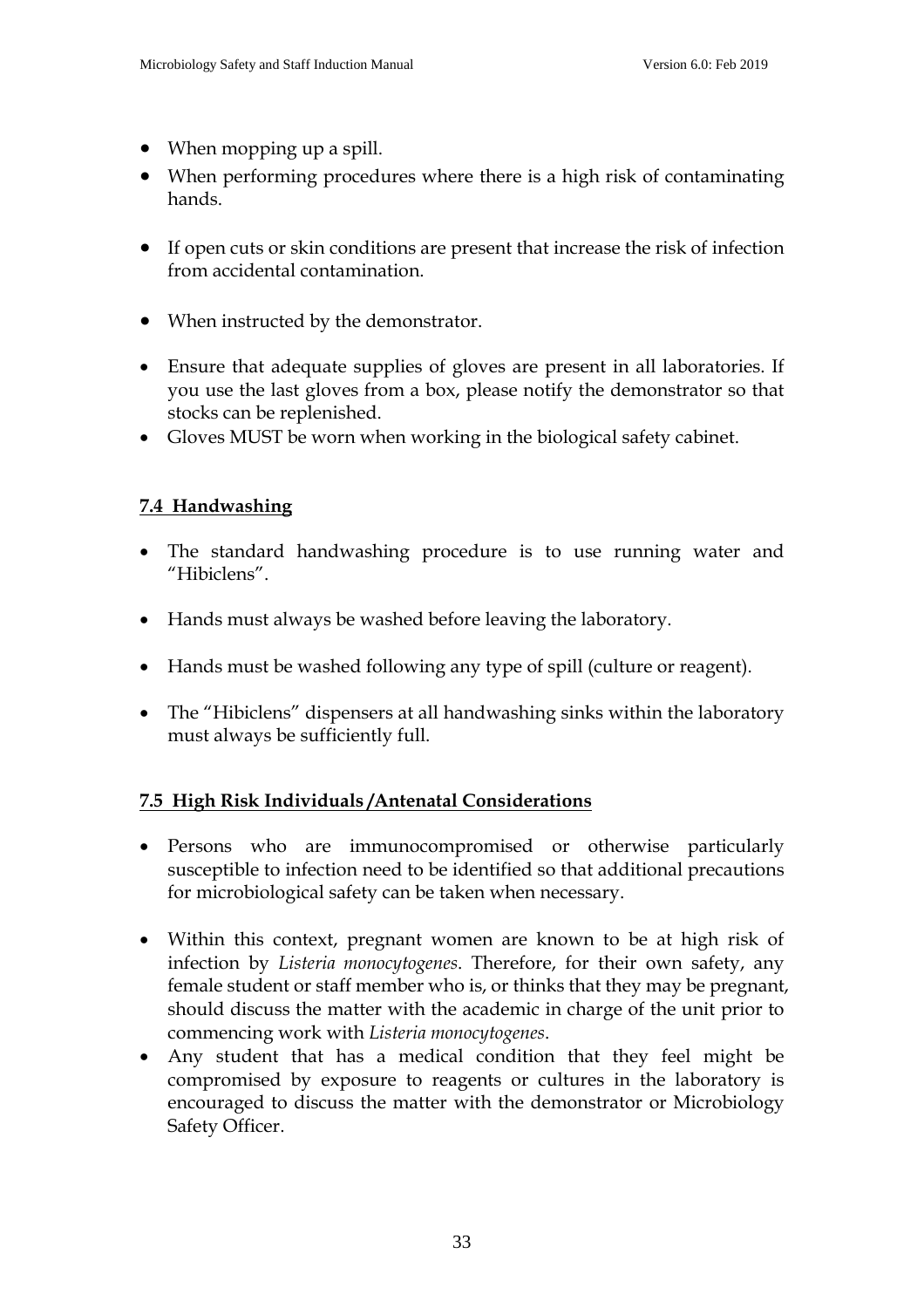### **8. ORGANISMS**

#### **8.1 Risk Category**

- All organisms used in the laboratories are to be regarded as potential human pathogens and treated accordingly.
- Only organisms categorised as Risk Group 1 or 2 (see appendix 2) are allowed in the laboratory, and organisms of Risk Group 2 that require additional special precautions may only be used when authorised by the Microbiology Safety Officer.
- It should be noted that *Mycobacterium tuberculosis* or specimens likely to contain *Mycobacterium tuberculosis* are not allowed in the laboratory.
- It should be noted that cultures of *Neisseria meningitidis* should not be knowingly cultured in the laboratory.

#### **8.2 Storage and Identification**

- All cultures should be suitably identified such that the degree of risk can be ascertained in the event of an accident.
- For "unknown" cultures used for teaching purposes, at least two people (usually the practical demonstrator and the Laboratory Technician) shall be aware of the true identity.

#### **8.3 Culture Collections**

- Details of all organisms maintained in Microbiology Laboratory Culture Collections should be entered onto the central databases located in the shared files folder on the laboratory computer. These lists will be considered the "definitive" versions and should be "dated" when any amendments or additions are made.
- Some of the organisms within the culture collection are GENETICALLY MODIFIED ORGANISMS and are clearly identified as such on the database by highlighting in yellow, with details of the specific genetic modification contained in the spreadsheet.
- All hard copies must be dated.
- The academics responsible for individual collections shall also keep an up-to-date electronic version.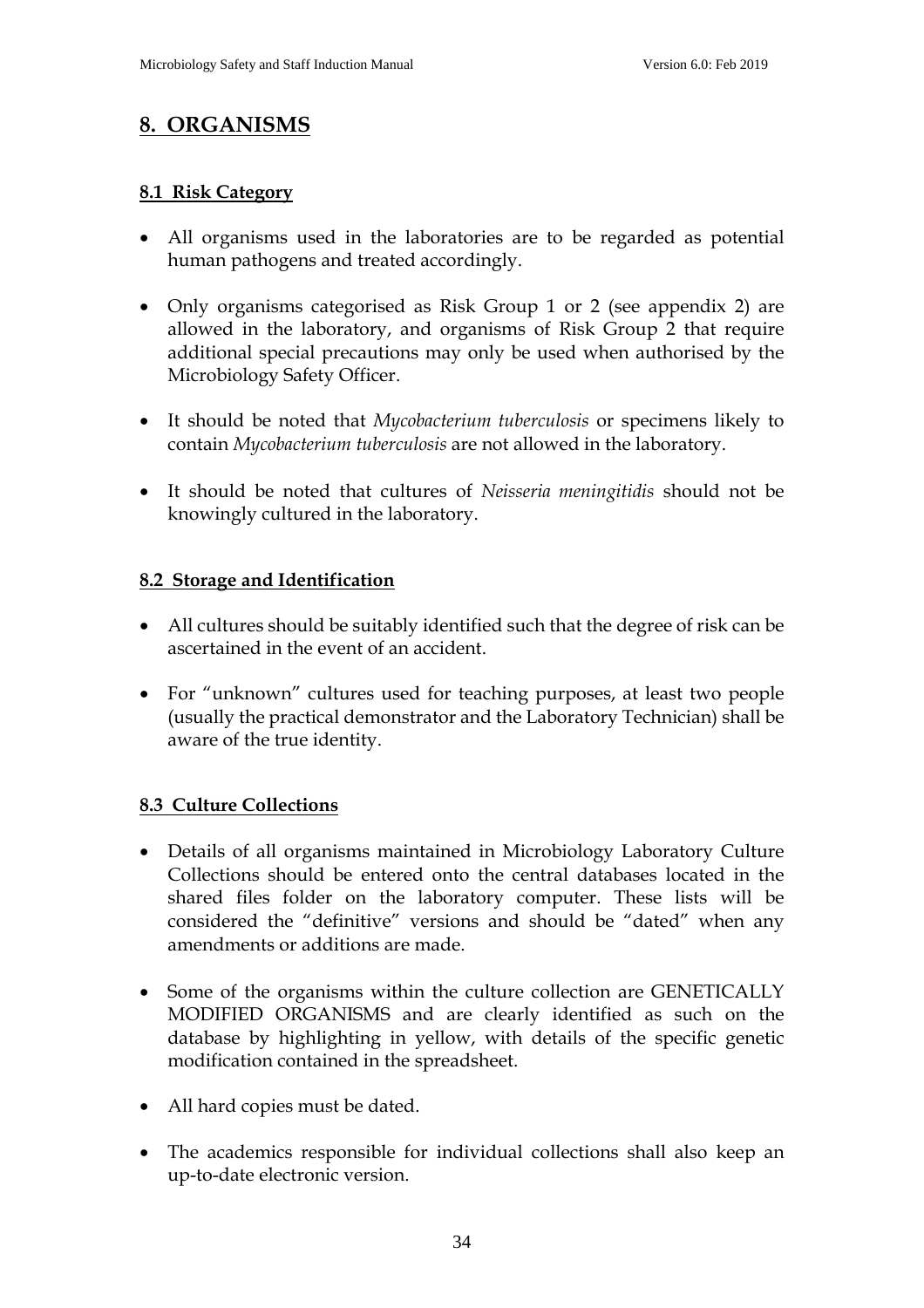#### **8.4 Transport**

• When viable organisms (eg cultures, specimens, stock organisms) are transported to or from the laboratory, the "primary" container should be carried within an outer "secondary" container. The secondary container should be sealable and non breakable.

#### **8.5 Genetically Modified Organisms (GMO's)**

For additional information please see 6.6.

- 1) All cultures or stored GMO's that come under the NLRD category must be clearly labelled with a minimum of a) a yellow sticker b) the initials of the worker responsible for the organisms and c) some identifier, preferably a number linked back to the culture collection.
- 2) All areas where GMO's are or might be stored should also be clearly labelled with adequate signs AND a yellow sticker.

#### **8.6 Unintentional Release of Genetically Modified Organisms**

If GMO's are un-intentionally released from the facility, the Microbiology Safety Officer should be notified immediately. The safety officer will take whatever immediate action is possible and appropriate and then notify both the IBC and the OGTR.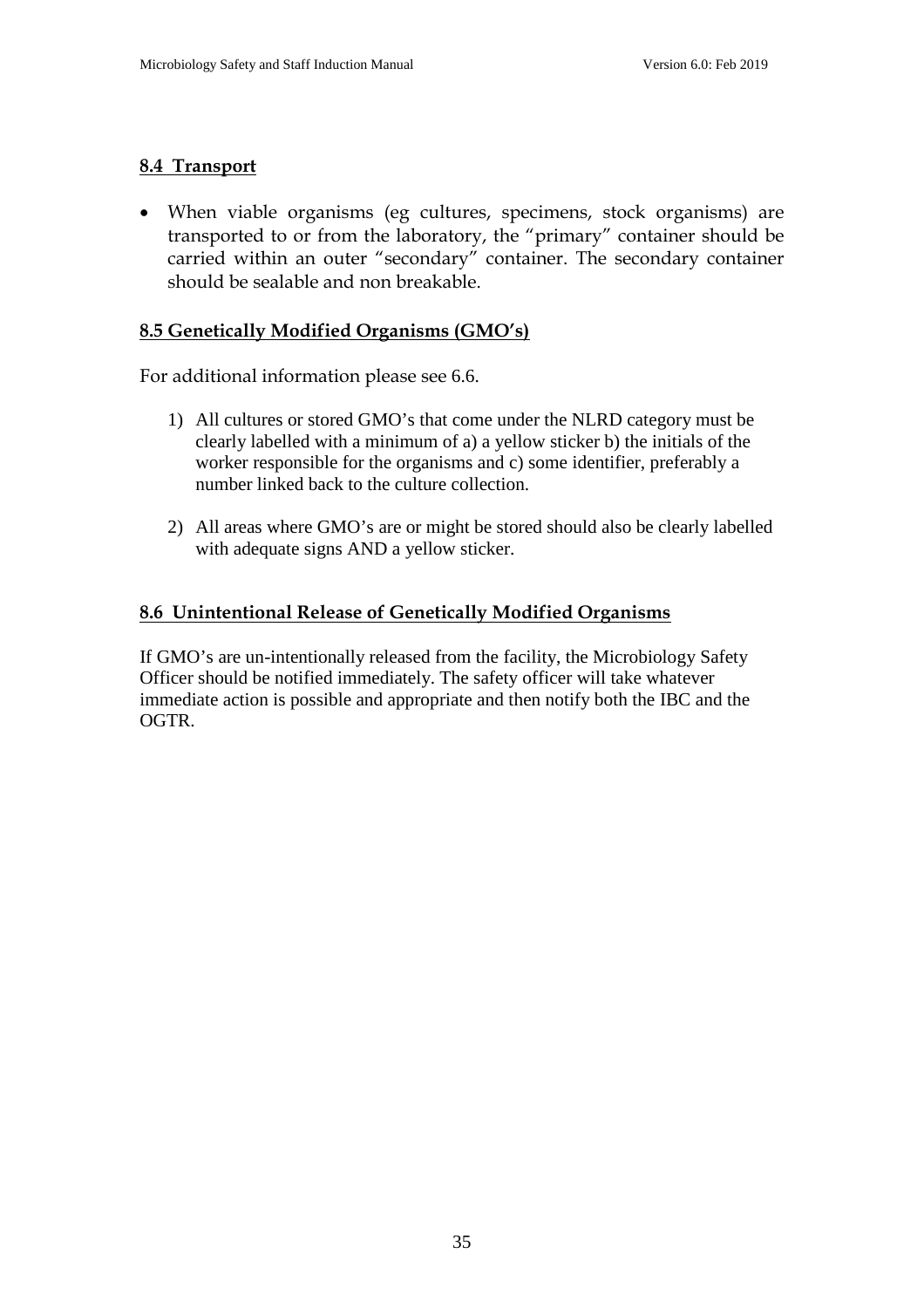## **9. LABORATORY EQUIPMENT**

#### **9.1 Autoclave**

- Each autoclave should have a logbook documenting the date, time and contents of the cycle.
- The standard autoclave cycle used in this laboratory is  $121\degree$ C for  $15$ minutes; should a faster cycle be required then  $134$ <sup>o</sup>C for 4 minutes can be used. Such "non standard" cycles should be indicated in the logbook.
- Microbiological waste should be autoclaved for 40 minutes at 121 °C.
- A heat sensitive indicator (autoclave tape) should be used in every load.
- A Thermolog (® 3M) strip should be run weekly and a spore strip run every two weeks. Both the thermolog and spore strip should be autoclaved inside a loosely capped Shott bottle. **Any failures MUST be reported to the Microbiology Safety Officer as soon as possible.**
- Details of problems, repairs or maintenance should be recorded in the logbook.
- Noxious fumes may be generated during the autoclaving of waste materials. To minimize the risk of being exposed to these fumes, always turn on the extraction fan before opening the autoclave door and allow the fumes to dissipate before removing the contents.
- Always wear safety glasses when opening the autoclave door and always check that the chamber has de-pressurised before opening.
- Always use heat safety gloves when removing items from the autoclave.
- Undergraduate students are only permitted to use the autoclaves when under the **DIRECT** supervision of a staff member.
- Post graduate students must be given instruction on the use and care of the autoclaves before using them, and as a matter of courtesy check with the laboratory staff before running cycles within normal working hours.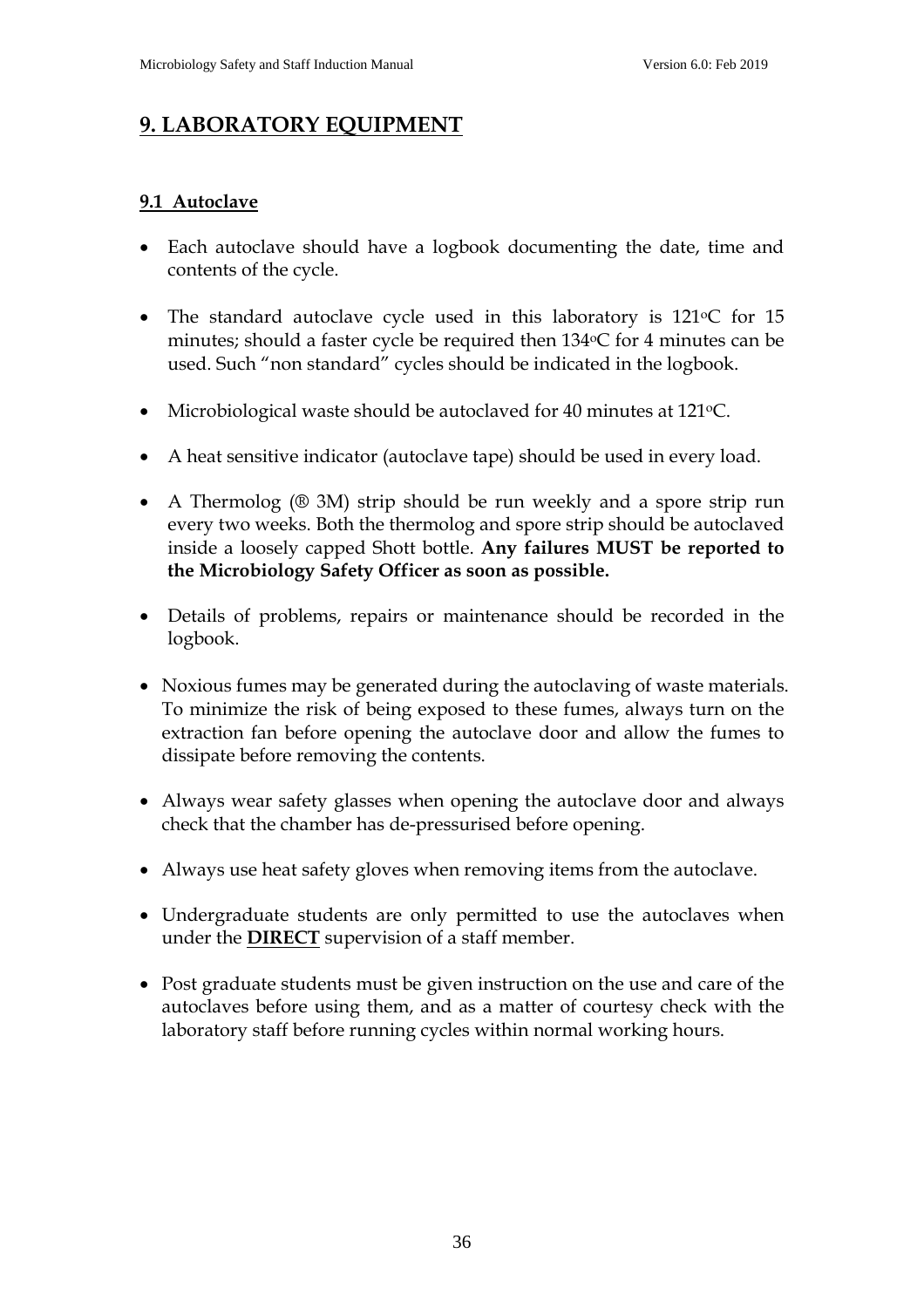#### **9.2 Biological Safety Cabinet**

- The biohazard cabinet is a Class 1 cabinet designed to provide an inward flow of air to protect the operator. The following guidelines should be observed when using the cabinet.
- Close doors to adjoining laboratories to minimise the disruption of the airflow.
- Turn on the motor and allow it to run for 30 seconds before commencing work.
- Wipe down the interior work surfaces of the cabinet with Biogram when work is completed.
- Do not switch on the UV lamp unless precautions are taken to avoid accidental exposure to UV radiation. Either install the shield or leave the room if the UV lamp is required for decontamination.
- The cabinet is checked annually by LAFtechnologies.
- A Microbiology Safety Officer should be notified of any major spills that occur in the biohazard cabinet.
- The UV lamp should be run as a decontaminating measure once per week, and following any spill in the cabinet. This should be recorded in the log book located with the cabinet.
- Gloves MUST be worn when working in the cabinet.
- More information on the use of the cabinet can be obtained from Aus Std 2647.2000 attached as an appendix to this manual.

#### **9.3 Gas Supply**

- The laboratory is serviced with a reticulated gas supply and each room has an isolation switch that can be used to cut off the gas to all outlets within that room.
- In the event of a spill of flammable liquid, fire or backburning of an individual bunsen burner, de-activate the isolation switch immediately.
- A master isolation switch which cuts off the gas supply to the entire laboratory, is located in the ante-room and should be de-activated at the end of each day.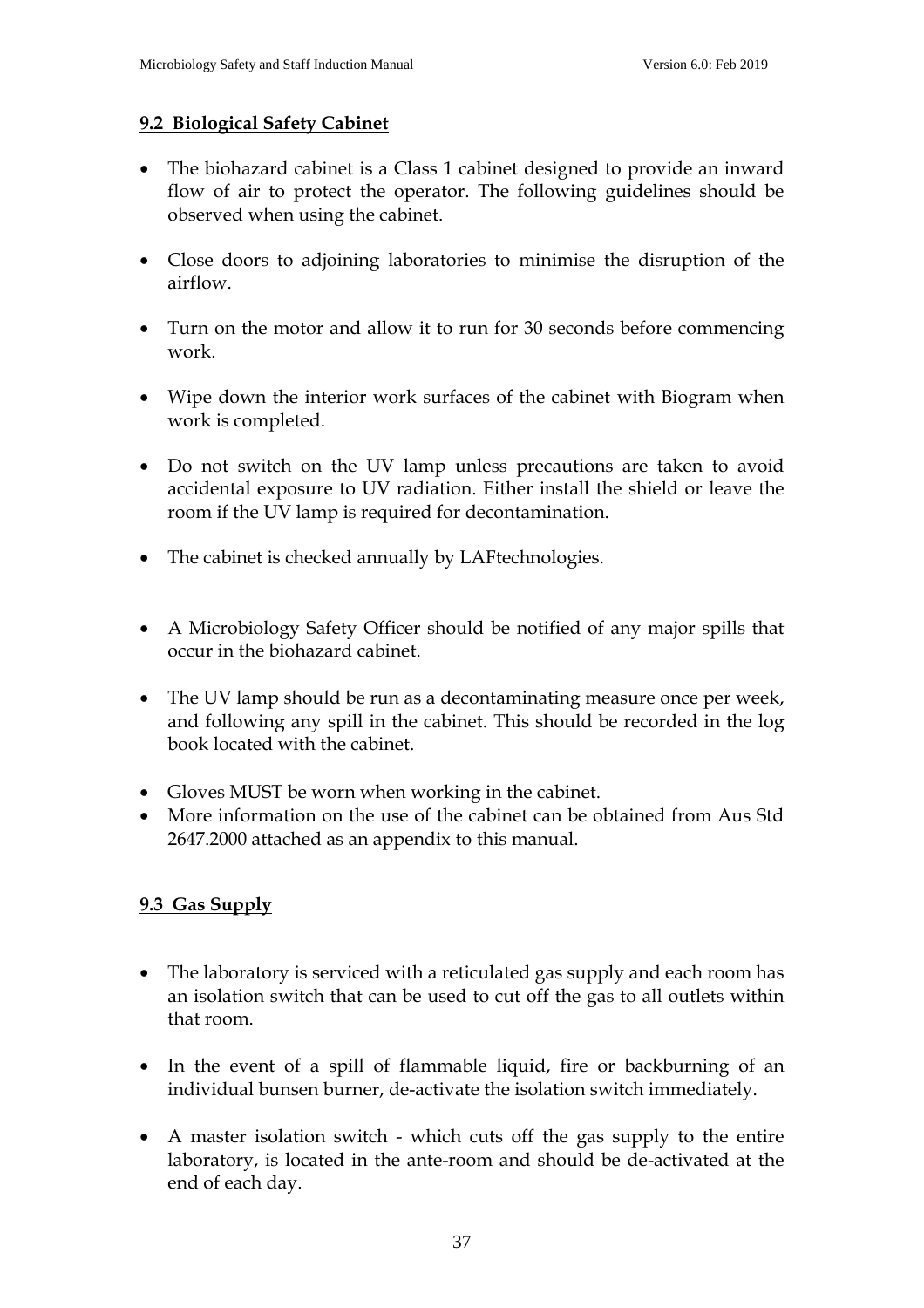• The gas supply is to remain off until a staff member declares it safe to switch it back on.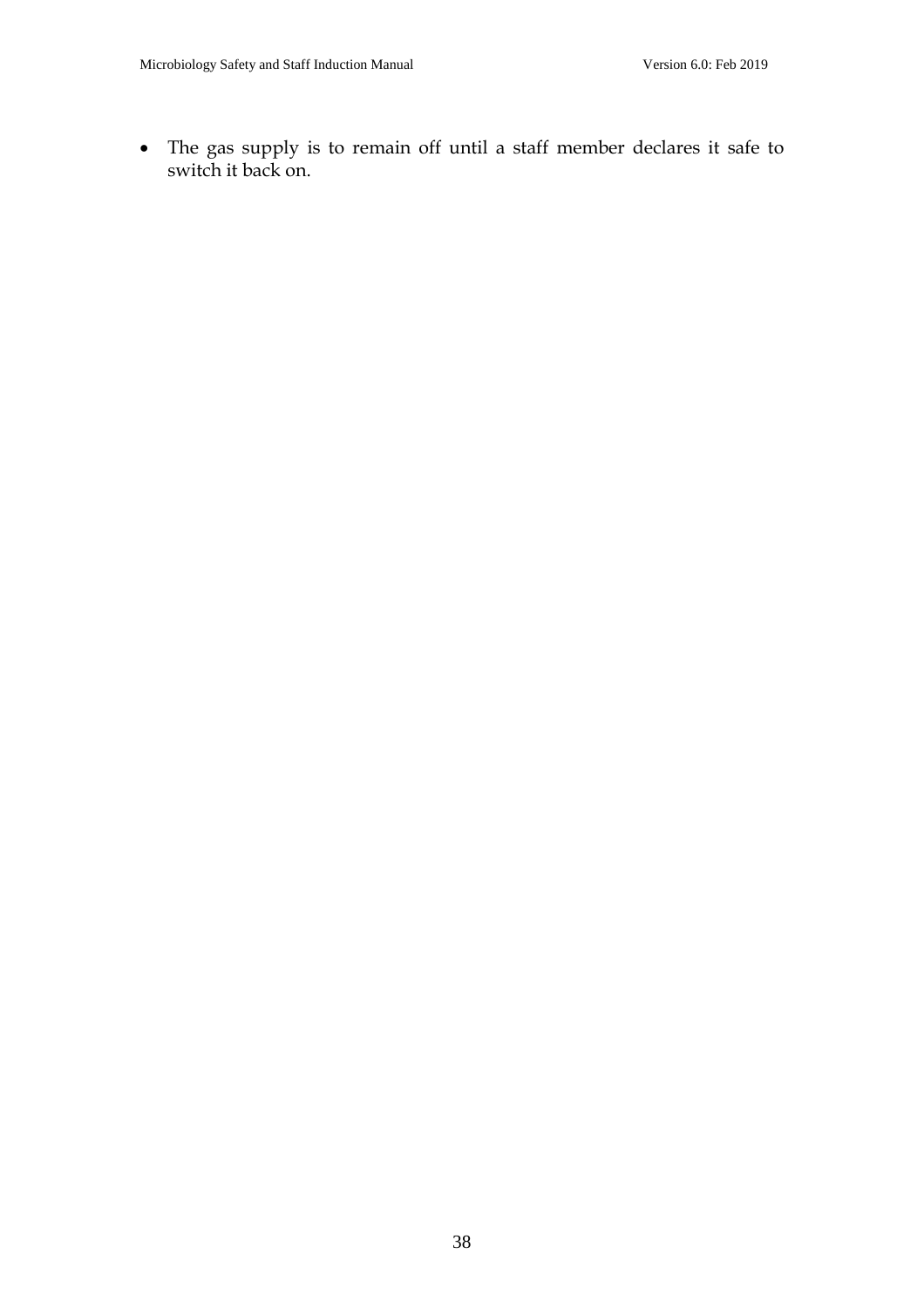## **10. CLEANING AND WASTE DISPOSAL**

#### **10.1 Biogram**

- The general disinfectant used in the laboratory is BIOGRAM. This is supplied as a 15% phenol equivalent. It should be prepared as follows.
	- a) 1 in 50 dilution for bench top discard containers.
	- b) 1 in 150 for bench wiping squirt bottles.
	- c) 1 in 20 for gross spills.

#### **10.2 Diversol**

• For cleaning of spills involving human blood or body fluids, "Diversol" should be used at a concentration of 5000 ppm of available chlorine. This should be made up immediately prior to use as it has a limited shelf life. Sachets of "Diversol" are stored on the chemicals shelf in the preparation room.

#### **10.3 Squirt Bottles**

- Ensure that there are sufficient "biogram squirt bottles" in each laboratory for every laboratory session. These should be clearly labelled.
- These are prepared as a 1 in 150 of commercial biogram.

#### **10.4 Biogram Buckets**

- The "biogram buckets" should be changed weekly or more often if grossly soiled.
- These are prepared as a 1 in 50 of commercial biogram.
- The buckets and contents must be autoclaved prior to removing or disposing of the contents (see 8.7).
- Allow the buckets to cool before emptying the contents (through a sieve) down the drain. Solid materials collected in the sieve can then be bagged and discarded. Note, that since this residual material usually contains glass and other sharp objects, it should be disposed of in the bin for "broken glass".

#### **10.5 Billy Cans**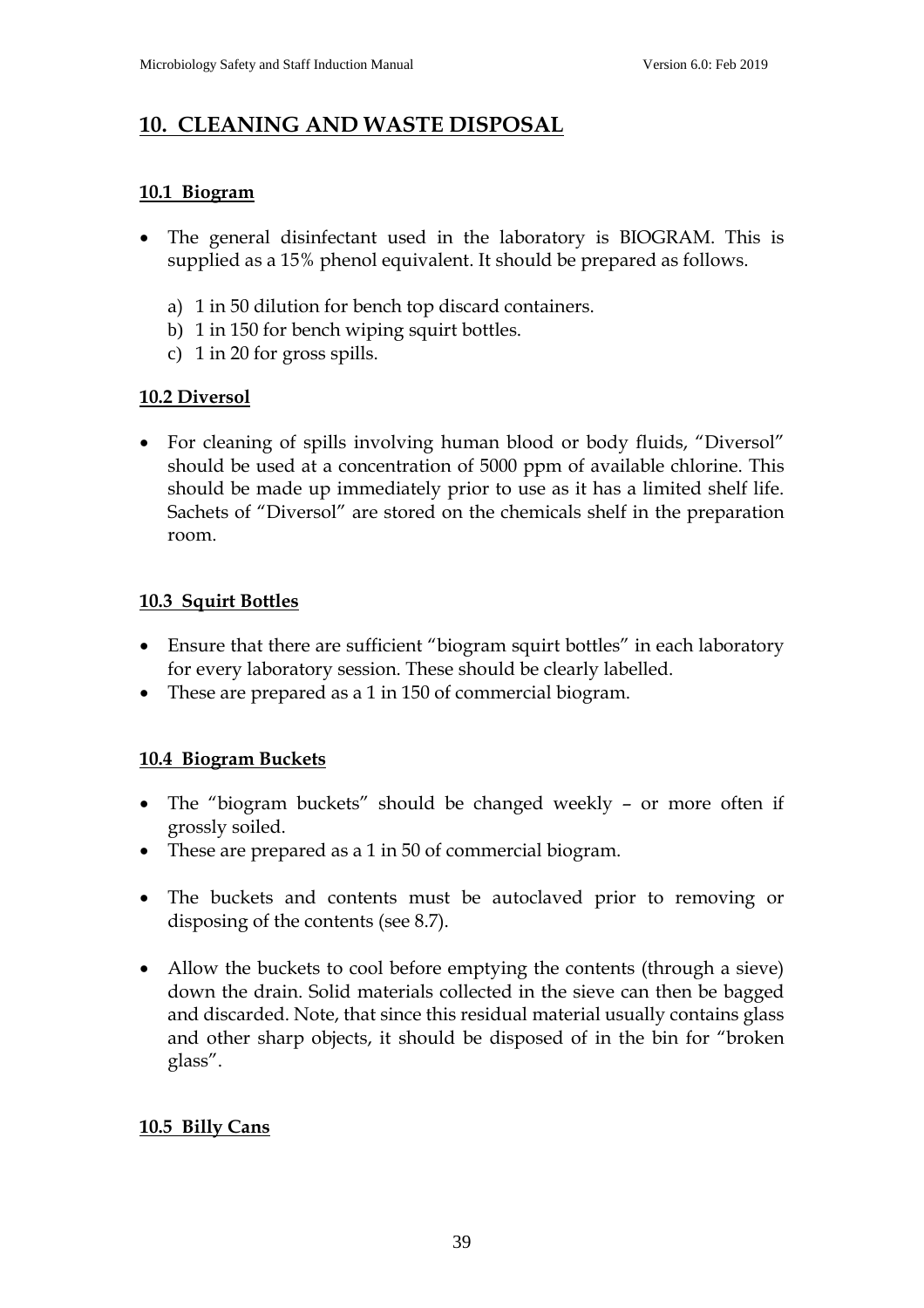• The "billy cans" should be emptied regularly, and the contents must be autoclaved before removing, disposing, washing or recycling of the contents (see 8.7).

#### **10.6 Biohazard Bags**

• The biohazard bags and contents should be autoclaved before disposal. The bags should not be sealed prior to autoclaving, rather they should be left open to allow penetration of the steam (see 8.7)

#### **10.7 Autoclaving Waste Materials**

- Noxious fumes may be generated during the autoclaving of waste materials. To minimise the risk of being exposed to these fumes, always turn on the extraction fan before opening the autoclave door and allow the fumes to dissipate before removing the contents.
- Microbiological waste should be autoclaved for 40 mins at 121 °C.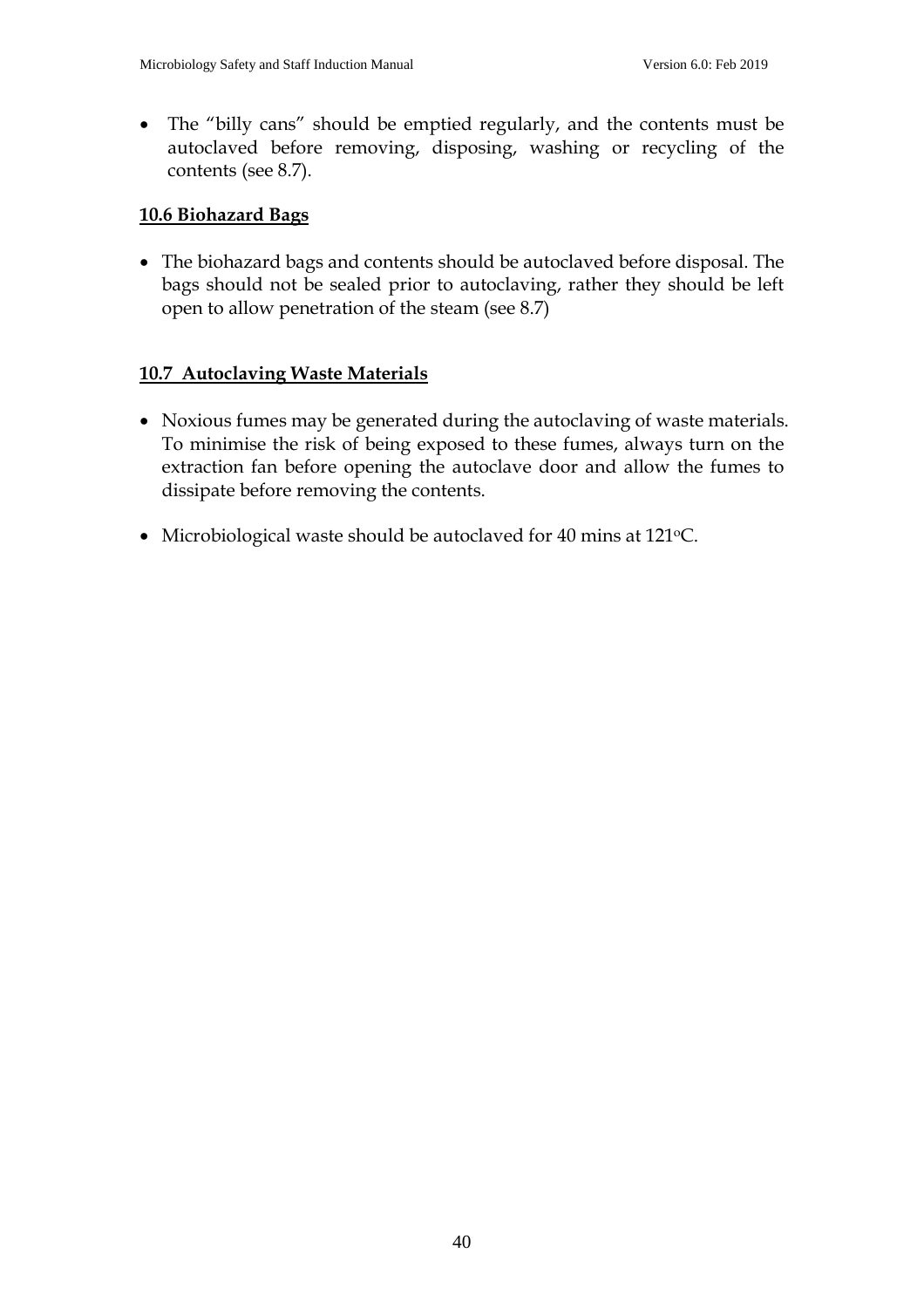### **11. CLEAN-UP PROCEDURE FOR BIOHAZARD SPILLS**

- Spills involving infectious materials are complex events and no set of instructions can cover all possibilities nor replace the need to exercise common sense and apply sound microbiological judgement in their management.
- All staff members or other personnel involved in supervising practicals, and all postgraduate students involved in unsupervised work must be familiar with the following guidelines, which are to be used in the management of spills.

#### **11.1 General considerations for biohazard spills**

- When dealing with a spill of biohazardous liquid, it is important to be aware that the spill may become dispersed into three spill fractions:
	- The bulk of the liquid remains as a puddle.
	- A portion separates as splashes and rivulets.
	- A portion is released as airborne particles (aerosols).
- The small airborne particles pose the greatest risk as they can remain airborne and be dispersed to other areas.
- General purpose laboratory disinfectant (Biogram ) can be used to clean all spills except those involving human blood or body fluid; in these cases a disinfectant with 5000 ppm of chlorine (Diversol) should be used (see 8.2).

#### **11.2 Assessing a Biohazard Spill**

- The designation of biohazard spills into "minor" and "major" is of practical importance as this will dictate the nature and extent of the clean up procedures subsequently instigated. However, establishing and using formal criteria to so designate a given spill is problematic because of the large number of variable circumstances that may relate to the spill.
- The supervising staff member present will be responsible for assessing the risk posed by an individual biohazard spill and instigating suitable clean up procedures.
- In general, the following aspects will need to be considered when assessing and categorising a spill.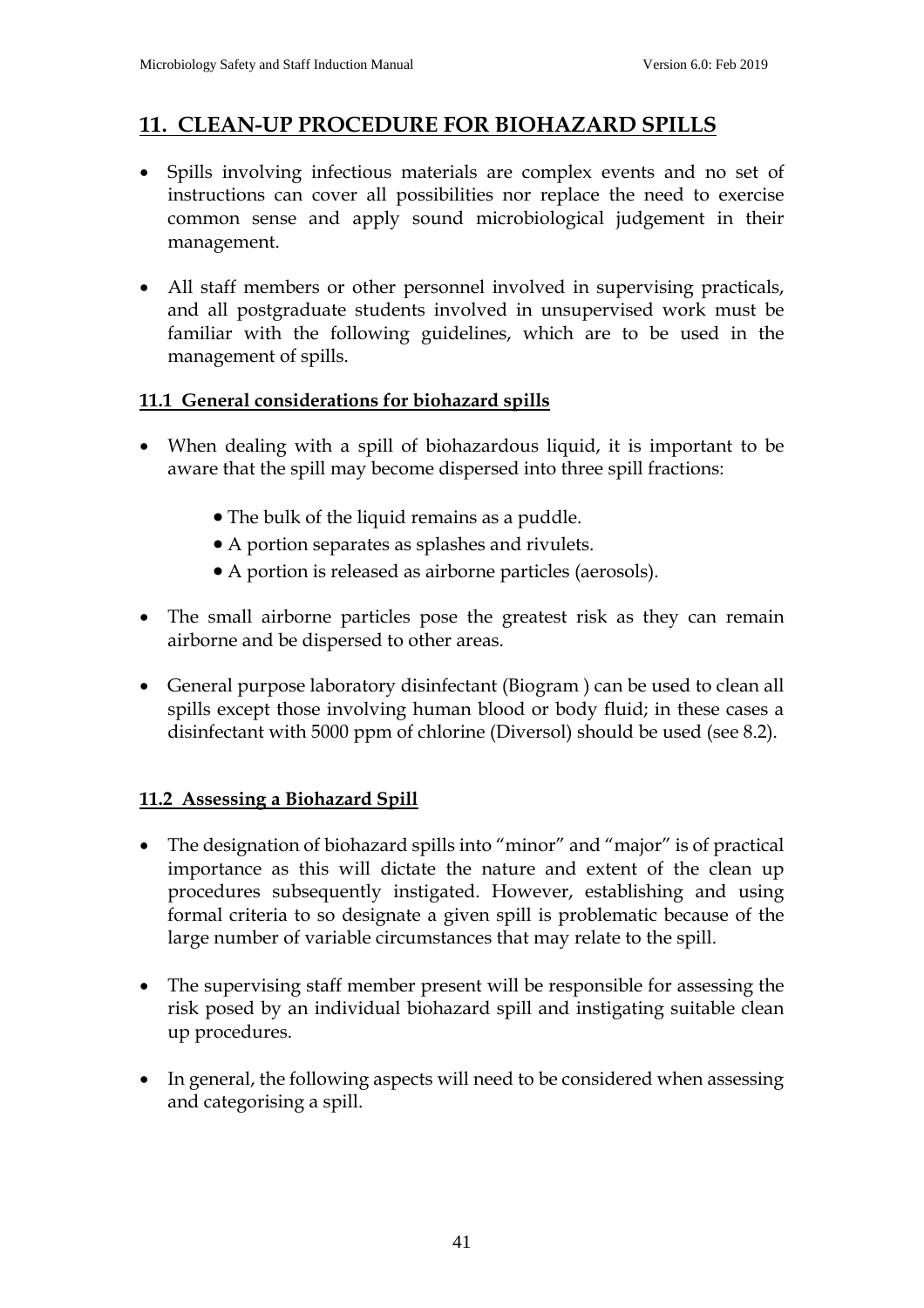- The biological nature of the spill. For example; how pathogenic are the organisms contained or likely to be contained in the spill, and is infection likely to be acquired by the respiratory route ?
	- **3.** The physical nature of the spill. For example; has the spill resulted from a container knocked over on a bench with low potential for the generation of aerosols, or has a container been dropped, or smashed in some way with a greater potential for the generation of aerosols ?
	- **4.** The volume of liquid spilt.
- For example, 10 ml broth culture of *E. coli* that has been knocked over on the bench would be considered a "minor biohazard spill" whereas a 500 ml broth containing *S. pneumoniae* that has been dropped onto the floor would be considered a "major biohazard spill".

#### **11.3 Minor biohazard spills**

Generally considered as a spill of minimally hazardous material with low potential for generation of aerosols.

- If hands have been contaminated, first wash hands with Hibiclens.
- Remove and replace any contaminated protective clothing.
- Put on gloves.
- Lay down absorbent material wetted with disinfectant over the spill and allow to sit for 10 minutes.
- Discontinue working in the immediate area.
- After 10 minutes, mop up spill and place contaminated materials into autoclave bag.
- Wipe over general area again with paper towel dampened with disinfectant.
- Remove gloves and wash hands.
- Consider the events that lead to the spill and determine if any additional preventative strategies are appropriate. Discuss these with a Microbiology Safety Officer.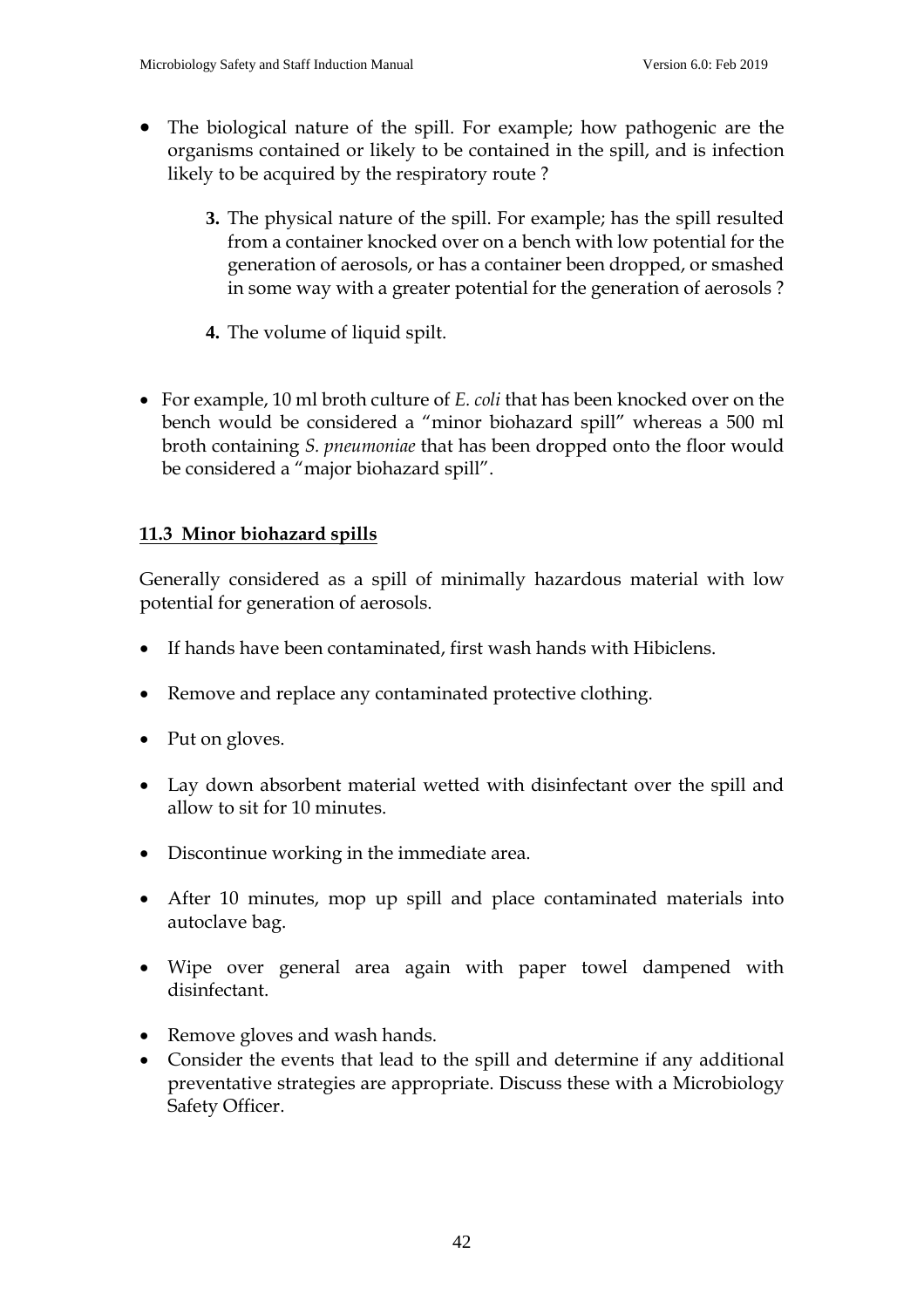#### **11.4 Major biohazard spills**

Generally considered to be spills of major risk with larger volume and considerable production of splashes and aerosols.

- Hold breath, warn others of spill and all leave the room immediately.
- Close doors and place a "DO NOT ENTER" sign on the door.
- Remove any contaminated clothing and wash any contaminated body surfaces.
- Notify Microbiology Safety Officer (preferably) or other senior staff member. Assemble a "Spill Clean Up Team" – consisting of three people, two to clean up, and one to supervise and direct the clean up.
- The clean up team should all don "gowns, gloves, face masks and safety glasses" before entering the spill area.
- Do not re-enter the room until a minimum of 30 minutes has elapsed.
- Determine the extent of the spill: pour disinfectant around the edge of the spill and allow it to run "into the spill". Do not pour disinfectant directly onto the spill as this may create additional aerosols.
- Lay paper towels wetted with disinfectant onto the spill and leave for 30 minutes.
- Use disinfectant to wipe over areas around the spill that are likely to have been contaminated with splashes and aerosols.
- Fill out an incident report form (see appendix 3).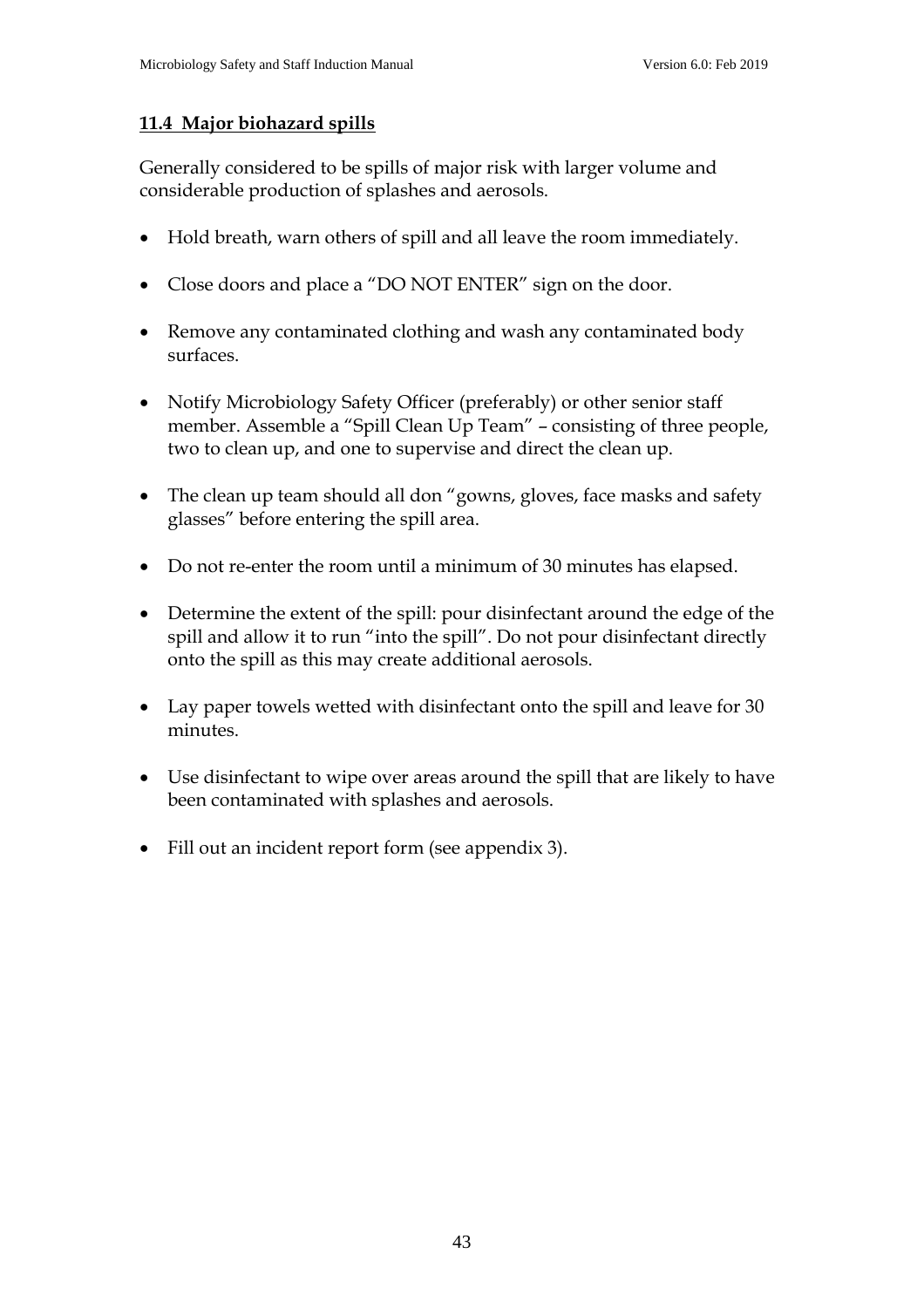## **12. REPORTING OF INCIDENTS**

#### **12.1 General Considerations**

- Official reporting of incidents is to be done through the relevant Employee Safety representative in the School of Health Sciences.
- Copies of any documentation relating to an incident or safety hazard must be sent to both Microbiology Safety Officers and a copy should also be retained within the laboratory.

#### **12.2 Accident or Incident Report**

- All accidents and major spills should be documented on an "incident report form" (see appendix 3 for example).
- These forms are available from the Employee Safety representative (see above), and should be completed with the assistance of that officer.
- Copies of the completed form should be sent to both Microbiology Safety Officers, and a copy retained in the microbiology laboratory.

#### **12.3 Notification of a Safety Hazard**

- Staff are encouraged to communicate "near misses" or safety hazards that they have identified to the Microbiology Safety Officer or Employee safety representative of the respective School in order to identify "risky practices" and prevent future incidents.
- If appropriate, a "Notification of a Safety Hazard" form (see appendix 3 for example) should be completed.
- Copies of the completed form should be sent to both Microbiology Safety Officers, and a copy retained in the microbiology laboratory.

#### **12.4 Unintentional Release of Genetically Modified Organisms**

If GMO's are un-intentionally released from the facility, the Microbiology Safety Officer should be notified immediately. The safety officer will take whatever immediate action is possible and appropriate and then notify both the IBC and the OGTR.